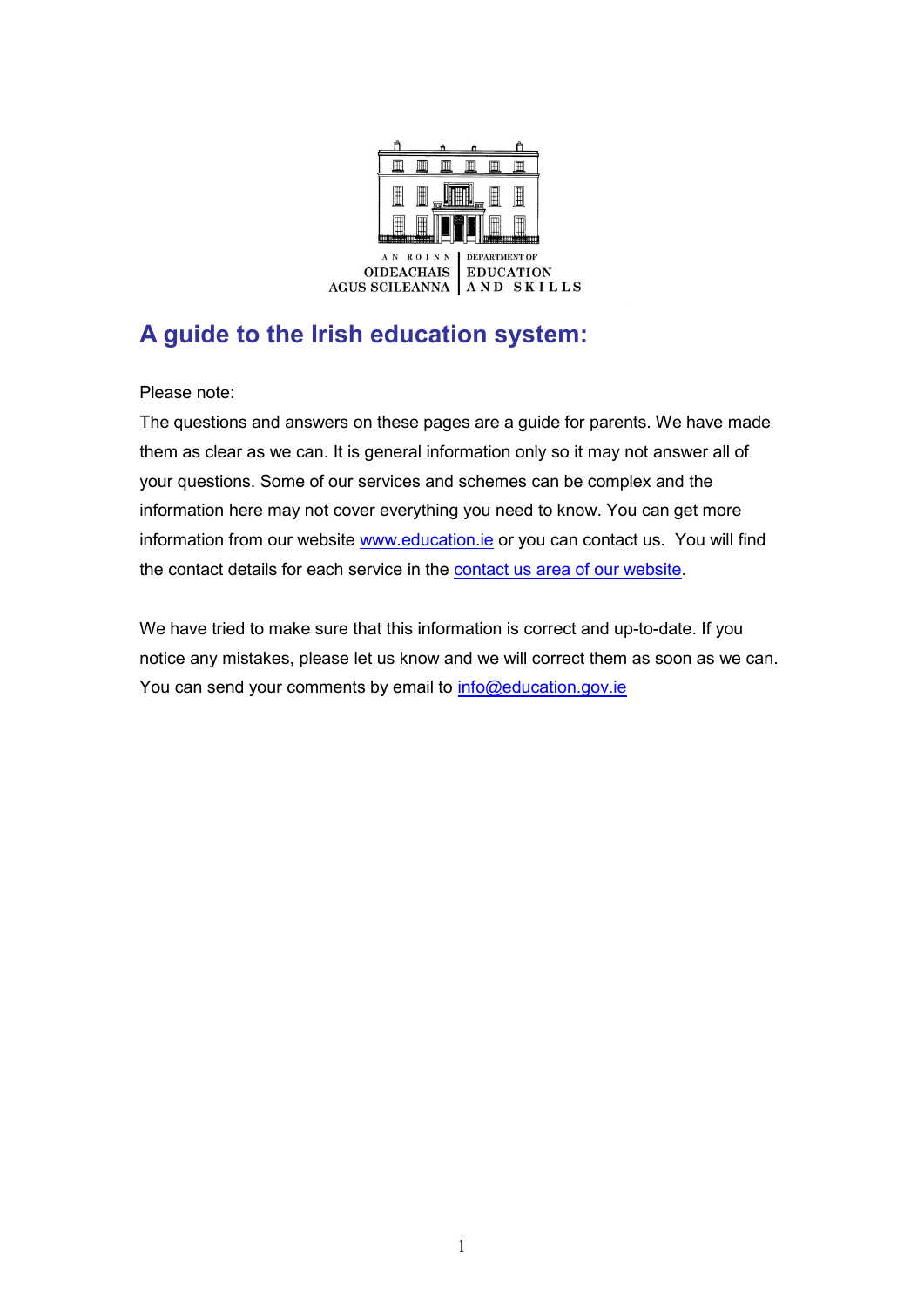

| Can I report a child protection concern directly to the HSE Children and Family Services?  18 |  |
|-----------------------------------------------------------------------------------------------|--|
|                                                                                               |  |
|                                                                                               |  |
|                                                                                               |  |
|                                                                                               |  |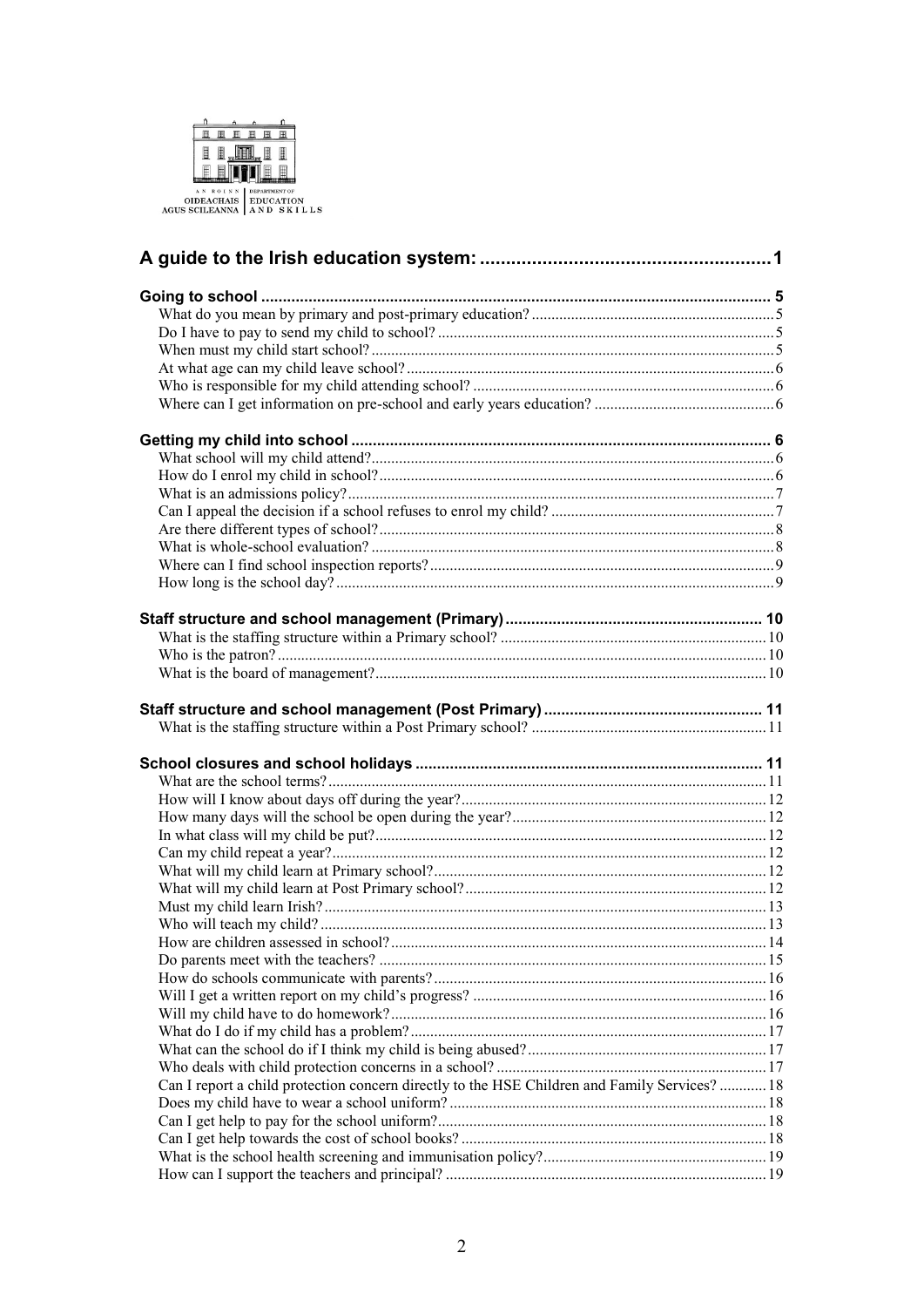| What happens if my child has difficulty keeping up in class or has a learning difficulty?23 |  |
|---------------------------------------------------------------------------------------------|--|
|                                                                                             |  |
|                                                                                             |  |
|                                                                                             |  |
|                                                                                             |  |
|                                                                                             |  |
| My child has very little English. What help does the school give my child with English?25   |  |
|                                                                                             |  |
|                                                                                             |  |
|                                                                                             |  |
|                                                                                             |  |
|                                                                                             |  |
|                                                                                             |  |
|                                                                                             |  |
|                                                                                             |  |
|                                                                                             |  |
|                                                                                             |  |
|                                                                                             |  |
|                                                                                             |  |
|                                                                                             |  |
|                                                                                             |  |
|                                                                                             |  |
|                                                                                             |  |
|                                                                                             |  |
|                                                                                             |  |
|                                                                                             |  |
|                                                                                             |  |
|                                                                                             |  |
|                                                                                             |  |
|                                                                                             |  |
|                                                                                             |  |
|                                                                                             |  |
|                                                                                             |  |
|                                                                                             |  |
|                                                                                             |  |
|                                                                                             |  |
|                                                                                             |  |
|                                                                                             |  |
|                                                                                             |  |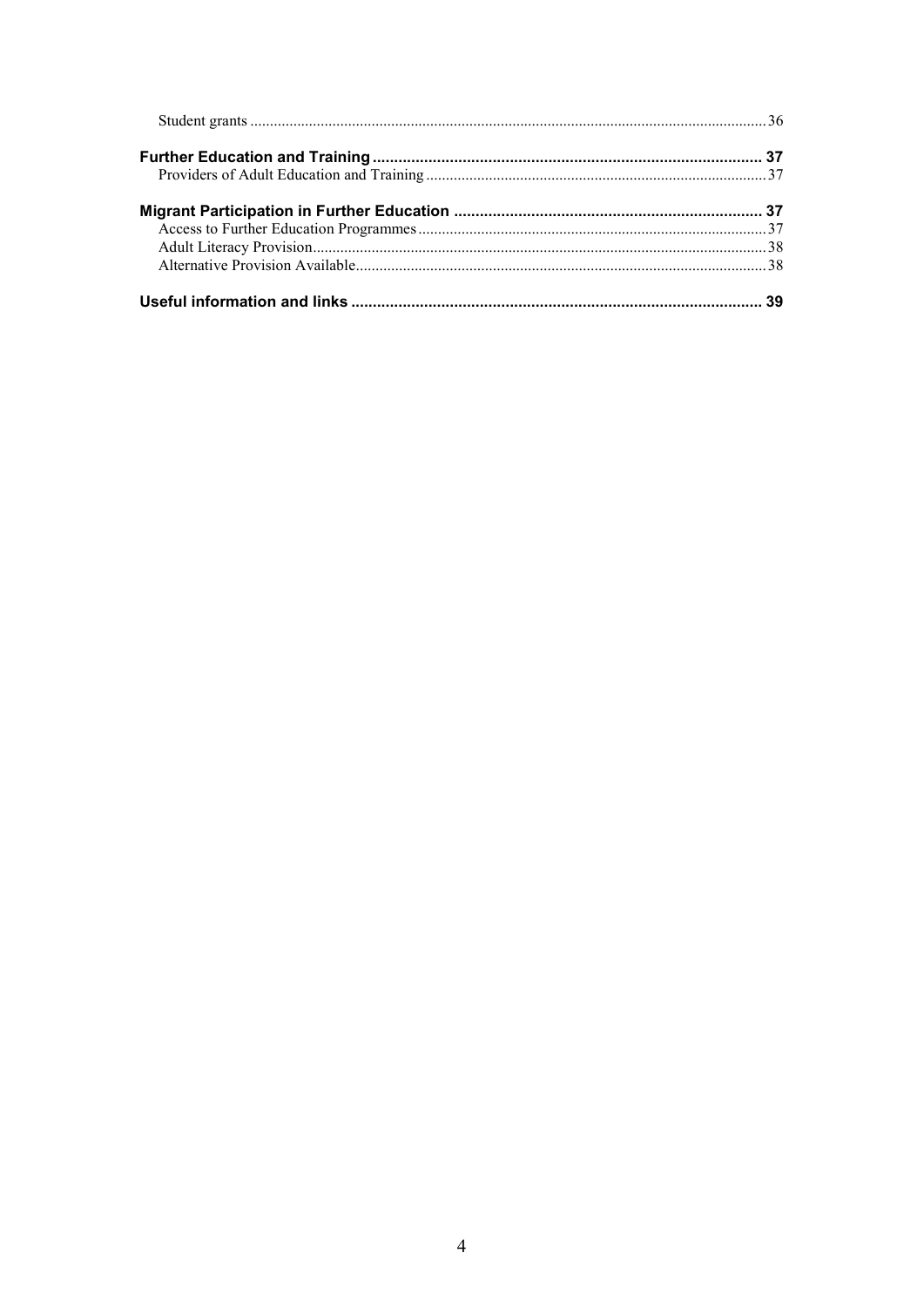## **Going to school**

Education is compulsory for children in Ireland from the ages of six to sixteen or until students have completed three years of second-level education.

#### **What do you mean by primary and post-primary education?**

Children attend primary school between the ages of 4 and 12. Primary schools are also known as national schools. Primary education is also referred to as first level education. Primary school covers eight years - a two-year infant cycle followed by six years from first to sixth class. Children move to the next class at the end of each school year.

Children from about 12 to 18 years attend a post-primary school. Post-primary schools include secondary schools, vocational schools and community and comprehensive schools. Post-primary education is also referred to as second level education.

### **Do I have to pay to send my child to school?**

No. In Ireland all children are entitled to free primary and post-primary education. Most primary schools are funded by the state and the vast majority of children attend these schools.

There are a small number of private schools. If you decide to send your child to a private school, you will have to pay fees every year.

Children who are new to Ireland (sometimes called newcomers), whether asylum seekers, refugees or children of migrant workers, have the same right to education as other Irish children. They must attend school between the ages of 6 and 16.

#### **When must my child start school?**

The law says that every child from the age of 6 must receive an education, whether at home or at school. Most children start school at either 4 or 5 years of age. Your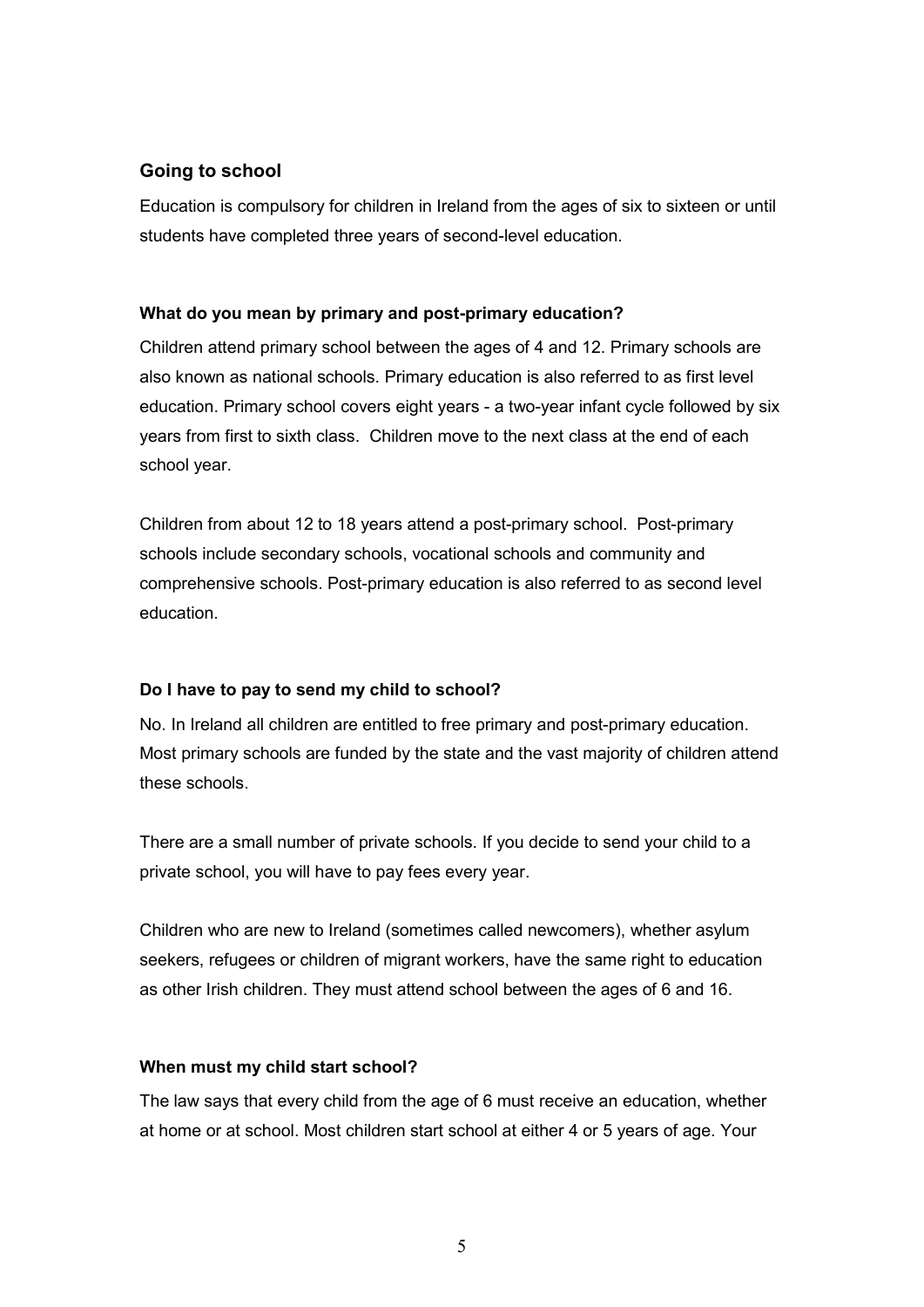child must be at least 4 years of age at the start of the school year (September) to enrol in primary school.

Primary education consists of an eight year cycle: junior infants, senior infants, and first to sixth classes. Pupils normally transfer to post-primary education at the age of twelve.

#### **At what age can my child leave school?**

The minimum school leaving age is 16 or after three years of post-primary education, whichever is later.

#### **Who is responsible for my child attending school?**

Under the Education (Welfare) Act, 2000 you are responsible for making sure your children attend school. If a child's parents cannot look after them, a guardian or carer becomes responsible.

#### **Where can I get information on pre-school and early years education?**

Early childhood education and care services in Ireland are delivered outside the formal education system, by a diverse range of private, community and voluntary interests and are described variously as crèches, nurseries, pre-schools, naíonraí (Irish language pre-schools), playgroups and daycare services. Government investment in such provision is primarily implemented by the Department of Children and Youth Affairs. www.dcya.ie

#### **Getting my child into school**

#### **What school will my child attend?**

Children normally attend their local school. You can send your child to the primary or post primary school of your choice, as long as there is a place for them. While most schools can enrol all the children who apply, there is no guarantee of a place in the local school.

#### **How do I enrol my child in school?**

To enrol your child, you should first check the list of primary and post primary schools in your area. You should contact the school of your choice to see if there is a place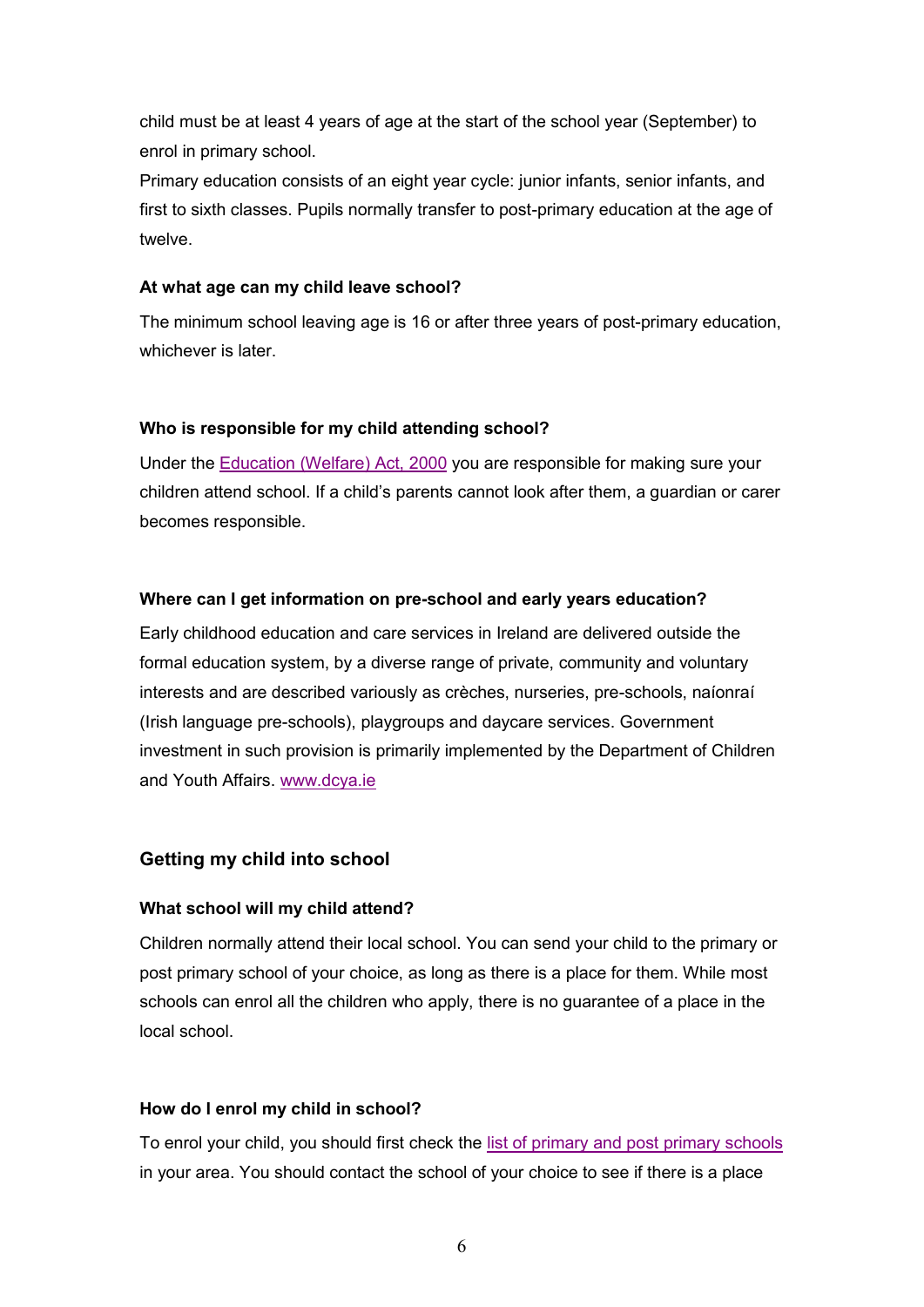available. If a school is full, it may not be able to enrol your child. The school may place your child on a waiting list or suggest another school in the area.

If they do not have enough places, the school will give priority according to their admissions policy. For example, they may give priority to brothers and sisters of current pupils or to children living in the local area. This policy is decided by the board of management of the school. The school can give you a copy if you ask for it.

When choosing a primary school, you may also need to know about the admissions policies of post-primary schools. Some post-primary schools give priority to students from certain primary schools.

#### **What is an admissions policy?**

The admissions policy sets out the school's policy for enrolling children in the school. Schools that cannot enrol all the pupils who want to attend must have an admissions policy according to the Education Act. The school's board of management draws up this policy. They may choose to only enrol children from a particular area or age group. The admissions policy must be in line with section 7 of the Equal Status Act 2000.

An admissions policy may also be called an enrolment policy. A school will give you information about their policy if you ask them for it.

### **Can I appeal the decision if a school refuses to enrol my child?**

If a school refuses to enrol a student, you have the right to appeal the decision. You must first appeal to the school's board of management. If this is not successful, you can appeal the decision to the Department, under Section 29 of the Education Act.

Your appeal is heard by an appeals committee. In most cases, appeals are dealt with within 30 days. The Department may give directions to the board of management to resolve the matter. The board of management has to obey these. The appeals procedure makes sure that schools keep to their admissions policies.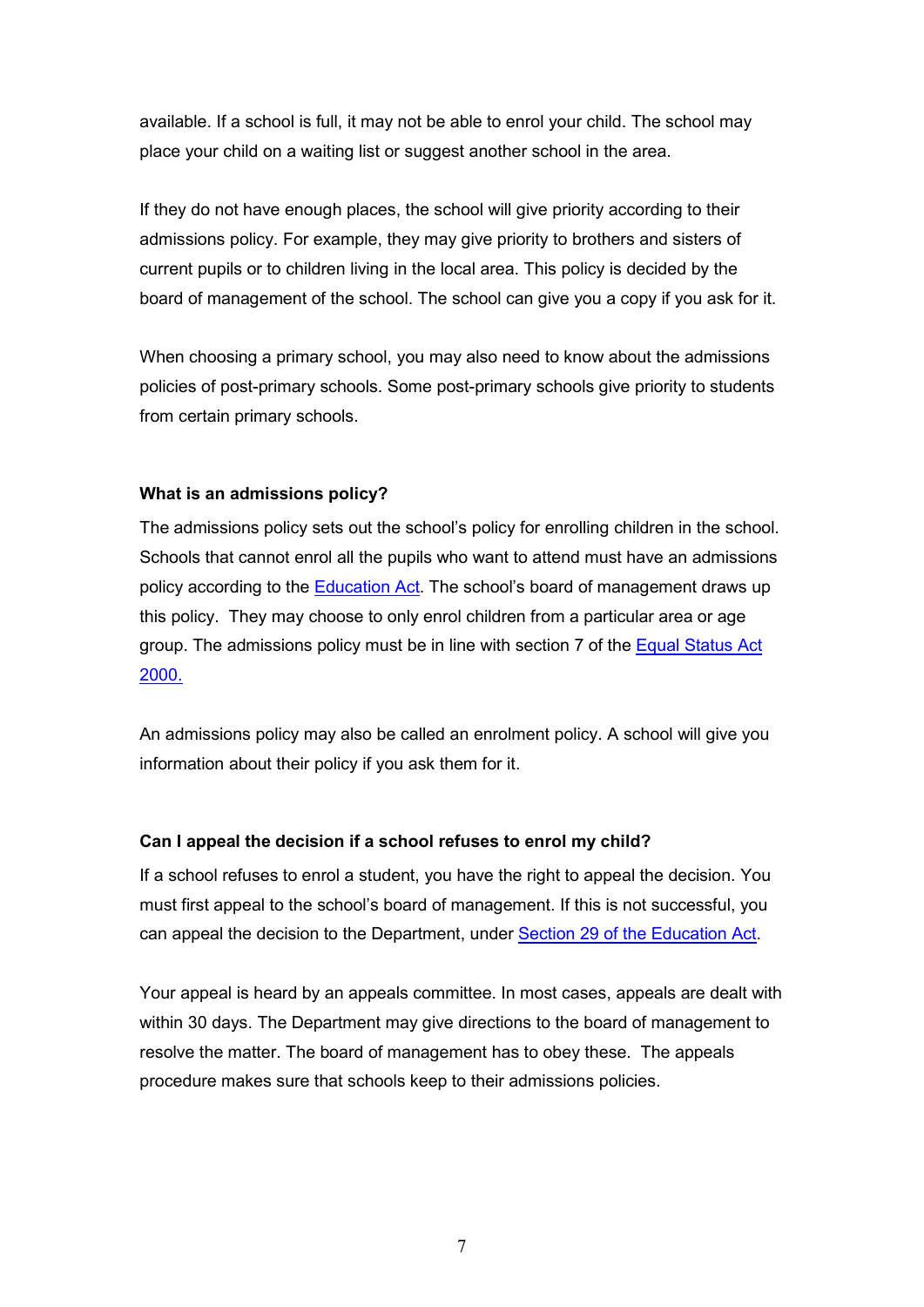You can get more information about appealing decisions on enrolment at Appeal against Permanent Exclusion, Suspension or Refusal to Enrol - Department of Education and Skills.

#### **Are there different types of school?**

#### **Primary**

The primary education sector includes state-funded primary schools, special schools and private primary schools. State-funded primary schools used to be known as national schools and include:

- religious schools, such as Roman Catholic, Church of Ireland, Muslim;
- non-denominational schools;
- multi-denominational schools; and
- Gaelscoileanna (schools that teach through the Irish language).

Single sex schools teach boys and girls separately. Co-educational schools teach boys and girls together. A number of special schools cater for particular types of disability and special needs (see: Special services and extra support).

The list of schools gives details of primary, post-primary and special schools, as well as schools with special classes.

### **Post Primary**

The post-primary education sector comprises secondary, vocational, community and comprehensive schools. Secondary schools are privately owned and managed. Vocational schools are state-established and administered by Education and Training Borads (ETBs), while community and comprehensive schools are managed by Boards of Management of differing compositions.

### **What is whole-school evaluation?**

Whole-school evaluation (WSE) is how we inspect the work of a school. A team of inspectors meets with members of the school community to discuss their work, their role and their vision for the school. The inspectors talk to members of the parent association in schools where the association is linked to the National Parents Council. Otherwise they meet with the parents' representatives on the board of management.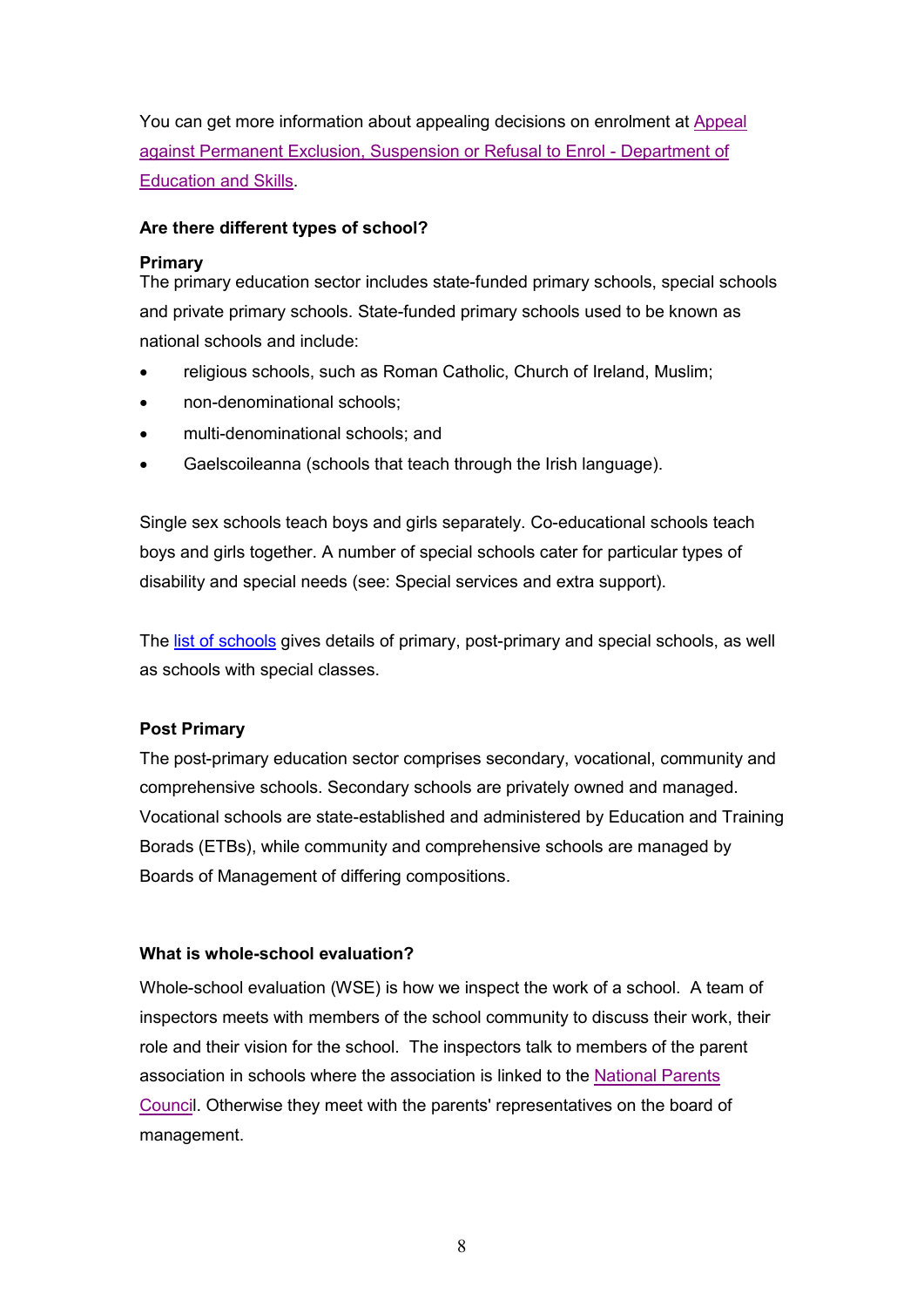The inspectors' role is to evaluate the education system and to give advice and support to schools. In particular, the inspectors measure how well the school is doing on:

- teaching and learning;
- management and planning; and
- supports for pupils.

#### **Where can I find school inspection reports?**

We publish school inspection reports carried out after 6 February 2006 on our website. You can search for these on the department website at **Inspection Reports** and Publications

#### **How long is the school day?**

#### **Primary**

Schools open from Monday to Friday. Classes usually start between 9am and 9.30am but may not start later than 9.30. A school day lasts 5 hours and 40 minutes. This includes assembly time, roll call and breaks.

There is normally a morning break around 11 am and a lunch break around 12.30 pm. It is important to give your child healthy food and drink for these two breaks. Schools encourage healthy eating and many schools ask parents not to give sweets, chocolate, crisps or fizzy drinks for lunch.

The school day may be shorter for children in infant classes. You can get more information in Time in School Circular 11/95.

#### **Post Primary**

Schools open from Monday to Friday. Classes usually start between 9am and 9.30am. The minimum number of hours instruction per day is 6 and minimum instruction of hours per week is 28.

For more information please refer to the Post Primary Time in school Circular m29/95.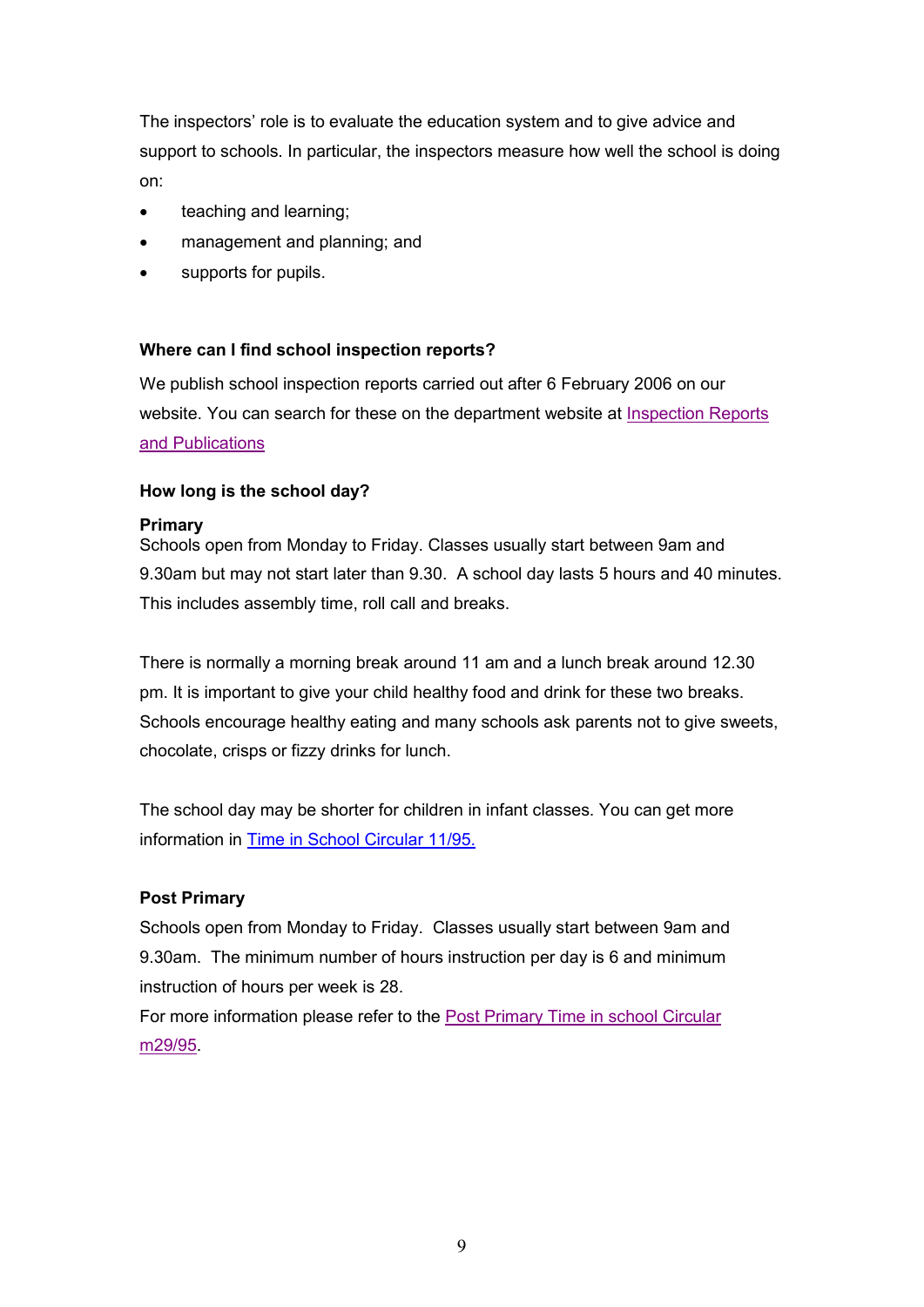# **Staff structure and school management (Primary)**

#### **What is the staffing structure within a Primary school?**

The Principal is responsible for the day-to-day management of the school, including guidance and direction of the teachers and other staff of the school, and is accountable to the Board for that management. The Board manages the school on behalf of the Patron and is accountable to the Patron and the Minister.

Each class has a class teacher. In some smaller schools the teacher has more than one class. The class teacher teaches all subjects to their class. There may be other teachers in the school who will help the class teacher. For example your child may have a language support teacher to help learn English or a learning support teacher to help with things they are having difficulty with.

#### **Who is the patron?**

The **Patron** is the person recognised as such by the Minister in accordance with Section 8 of the Education Act, 1998. Where two or more persons exercise the functions of a Patron they may be registered as joint Patrons. It is the duty of the Patron, in accordance with Section 14 of the Education Act, 1998, to appoint, where practicable, a Board of Management.

In Catholic and Church of Ireland schools, the bishops are the patrons of schools within the churches' diocese. The parish priest usually carries out the functions on behalf of the bishop. In multi-denominational schools, the patron is usually the board of trustees of the limited company e.g. **Educate Together.** Patrons for Gaelscoileanna can either be church bishops or Foras Pátrúnachta na Scoileanna Lán Ghaeilge, a limited company set up for this purpose.

#### **What is the board of management?**

The **Board of Management/Manager(s)** is the body of persons or the person appointed by the Patron to manage the school.

The Board manages the school on behalf of the Patron and for the benefit of the students and their parents and to provide or cause to be provided an appropriate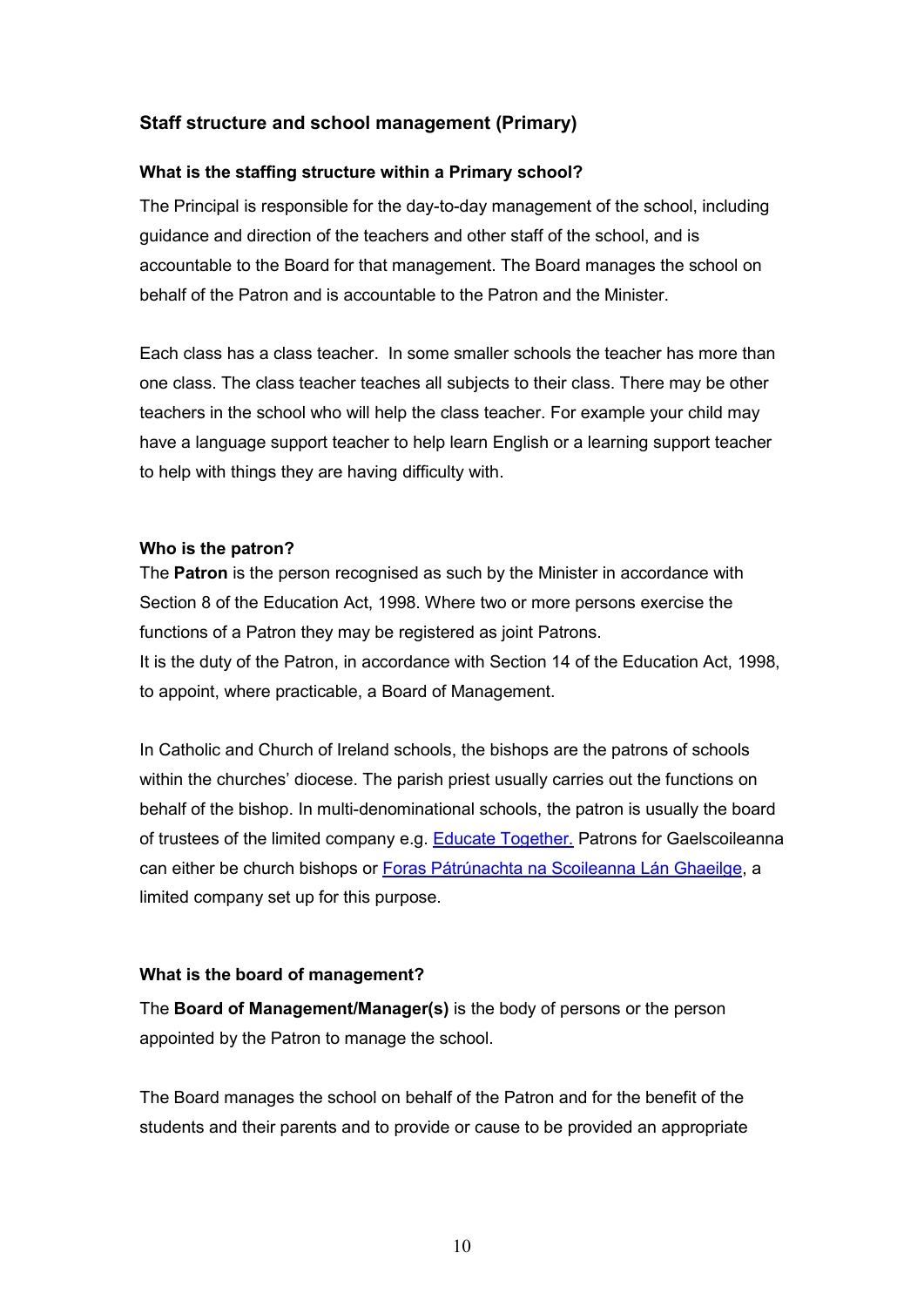education for each student at the school for which that Board has responsibility. The Board/manager(s) is the employer of staff in the school.

The board of management includes representatives of parents, teachers, trustees or patron, the principal and the community. You can read more about Boards of Management on the department website.

# **Staff structure and school management (Post Primary)**

#### **What is the staffing structure within a Post Primary school?**

Each school is run by a Principal Teacher and will be assisted by at least one Deputy. The most significant change for children in post primary schools is that the organisation of classes will be subject based. Generally schools offer first year students a choice from a range of subjects. However the schools capacity to offer subject options to students will be constrained by the number of teachers available to it and the need to timetable subjects to make them available to as many students as possible.

#### **School Management**

Voluntary Secondary Schools are schools under the trusteeship of religious orders, dioceses or Boards of Governors. The overarching national managerial authority for these schools is called the Joint Managerial Body. (http://www.jmb.ie) Vocational Schools are established in accordance with the Vocational Education Act of 1930. These schools are owned by the local Education and Training Board. Community and Comprehensive schools were established in the 1960's and are managed by Boards of Management of differing compositions. The managerial authority for these schools is the Association of Community and Comprehensive schools.

### **School closures and school holidays**

#### **What are the school terms?**

- The school year has three terms:
	- $\circ$  The first term is from the beginning of September to December (Christmas).
	- $\circ$  The second term is from early January to March or April (Easter).
	- o The final term is from after Easter to the end of June.
- In the middle of each term there may be a short holiday called half-term or midterm. This can vary from a few days to a week.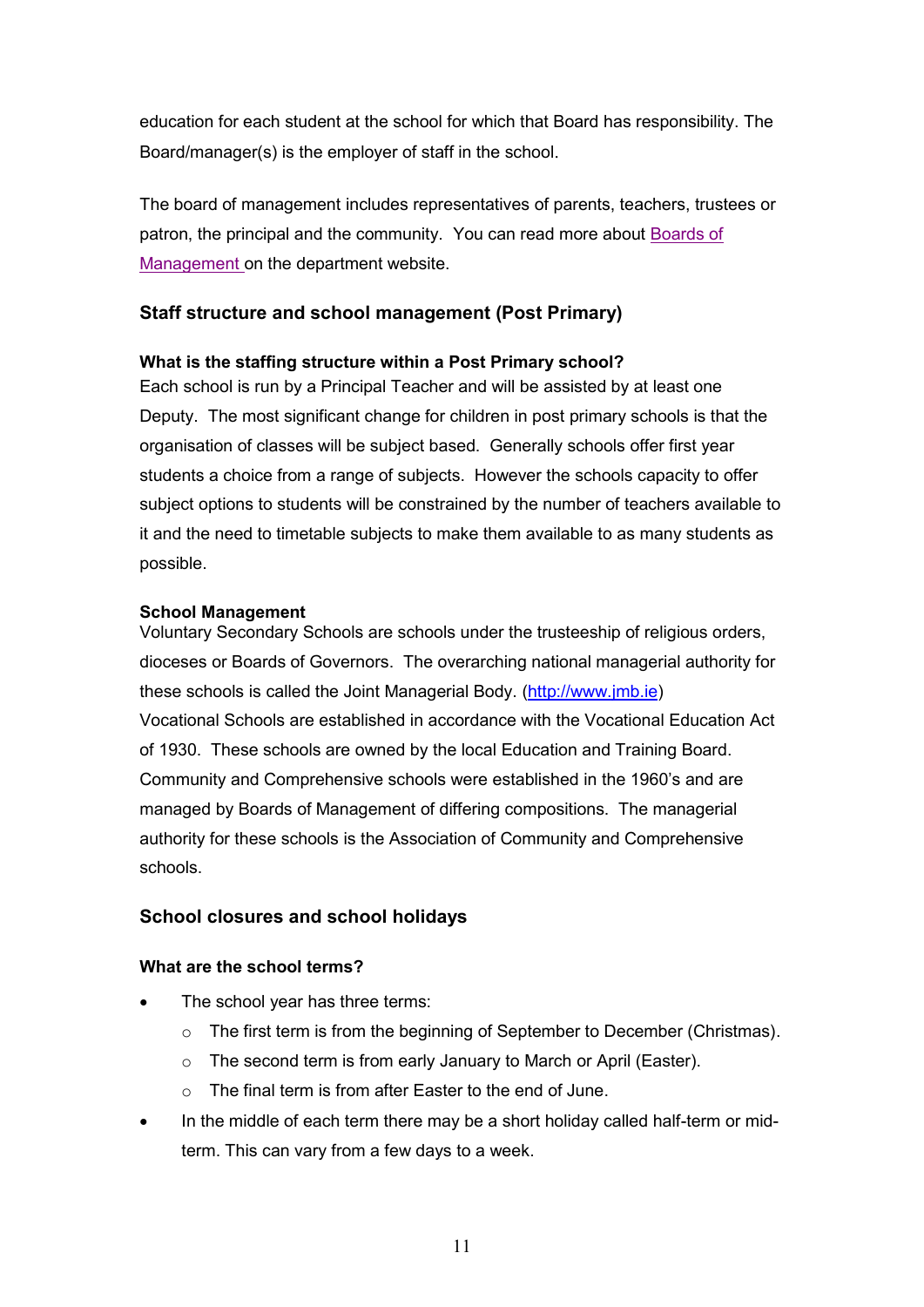You can get more information at School Holiday Dates

#### **How will I know about days off during the year?**

At the start of the school year, the school will give you a list of days that it will be closed during the year. These include holidays and in-service (training for teachers) days, among others. If the school has to close unexpectedly for a day or to close early, it will send a note home with your child to let you know in advance.

#### **How many days will the school be open during the year?**

Schools must open for 183 days a year at primary level and 167 days a year at second level.

#### **In what class will my child be put?**

Children starting school for the first time will be in Junior Infants. If your child has attended school before, for example in another country, the school will take their age and previous education into account. In this case, the principal will decide on the class with you and the class teacher.

#### **Can my child repeat a year?**

Children are only allowed to repeat a year for educational reasons and in special situations. In these situations, the principal will decide with the class teacher, learning support teacher or resource teacher and parents if a pupil would benefit from repeating a year.

### **What will my child learn at Primary school?**

The curriculum taught in primary schools tries to give your child a love of learning that will last a lifetime. School is meant to be a pleasant and fun experience. It is centred on the child. Literacy, numeracy and language – reading, writing, maths and English - are most important. Children will also learn about science and technology, social, personal and health education and citizenship. Education also helps children to develop their social skills – how to get on with other people.

You can get more information about the primary curriculum from the National Council for Curriculum and Assessment website.

### **What will my child learn at Post Primary school?**

Post-primary education consists of a three-year Junior Cycle (lower secondary), followed by a two or three year Senior Cycle (upper secondary), depending on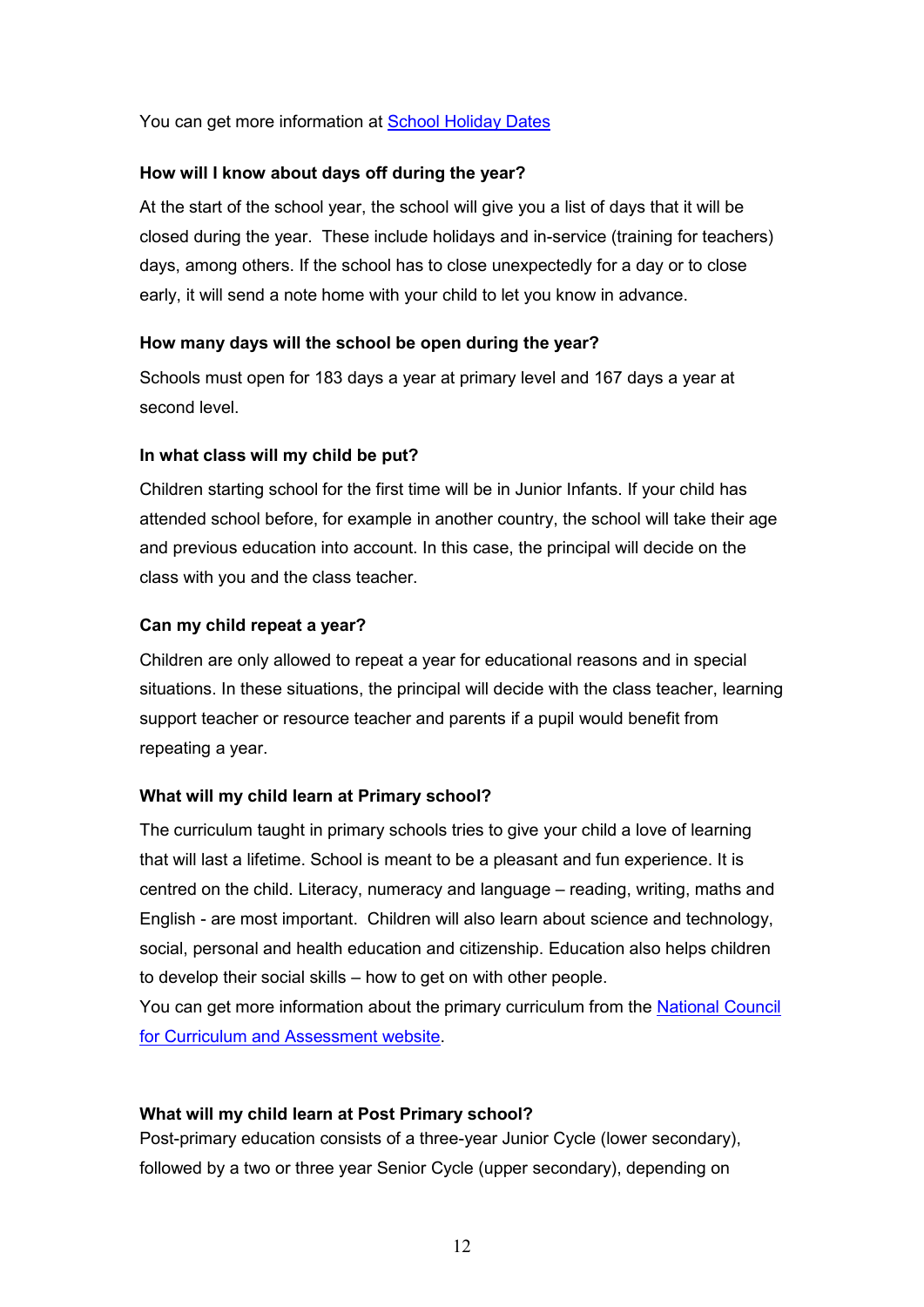whether the optional Transition Year (TY) is taken. Students usually begin the Junior Cycle at age 12. The Junior Certificate examination is taken after three years. The main objective of the Junior Cycle is for students to complete a broad and balanced curriculum, and to develop the knowledge and skills that will enable them to proceed to Senior Cycle education. A new Framework for Junior Cycle is going to make significant changes to the current Junior Cycle beginning in September 2014. The Senior Cycle caters for students in the 15 to 18 year age group. It includes an optional Transition Year, which follows immediately after the Junior Cycle. TY provides an opportunity for students to experience a wide range of educational inputs, including work experience, over the course of a year that is free from formal examinations. During the final two years of Senior Cycle students take one of three programmes, each leading to a State Examination: the traditional Leaving Certificate, the Leaving Certificate Vocational Programme (LCVP) or the Leaving Certificate Applied (LCA).

#### **Must my child learn Irish?**

In certain situations, for example where a child has lived abroad or they do not speak English, they may not have to study Irish. Children with certain disabilities may also be exempt from learning Irish.

You can get more information about this from Circular 12/96 Revision of Circular 18/79 on Exemption from the Study of Irish.

#### **Who will teach my child?**

#### **Primary**

Each class has one teacher, who teaches all subjects. For special classes, for example English language for non-English speaking children, your child may have other teachers. In some smaller schools one teacher may teach more than one class in the same classroom. Children learn through active and enjoyable experiences. If your child needs extra help, they may also work with a learning support and resource teacher (LS/RT).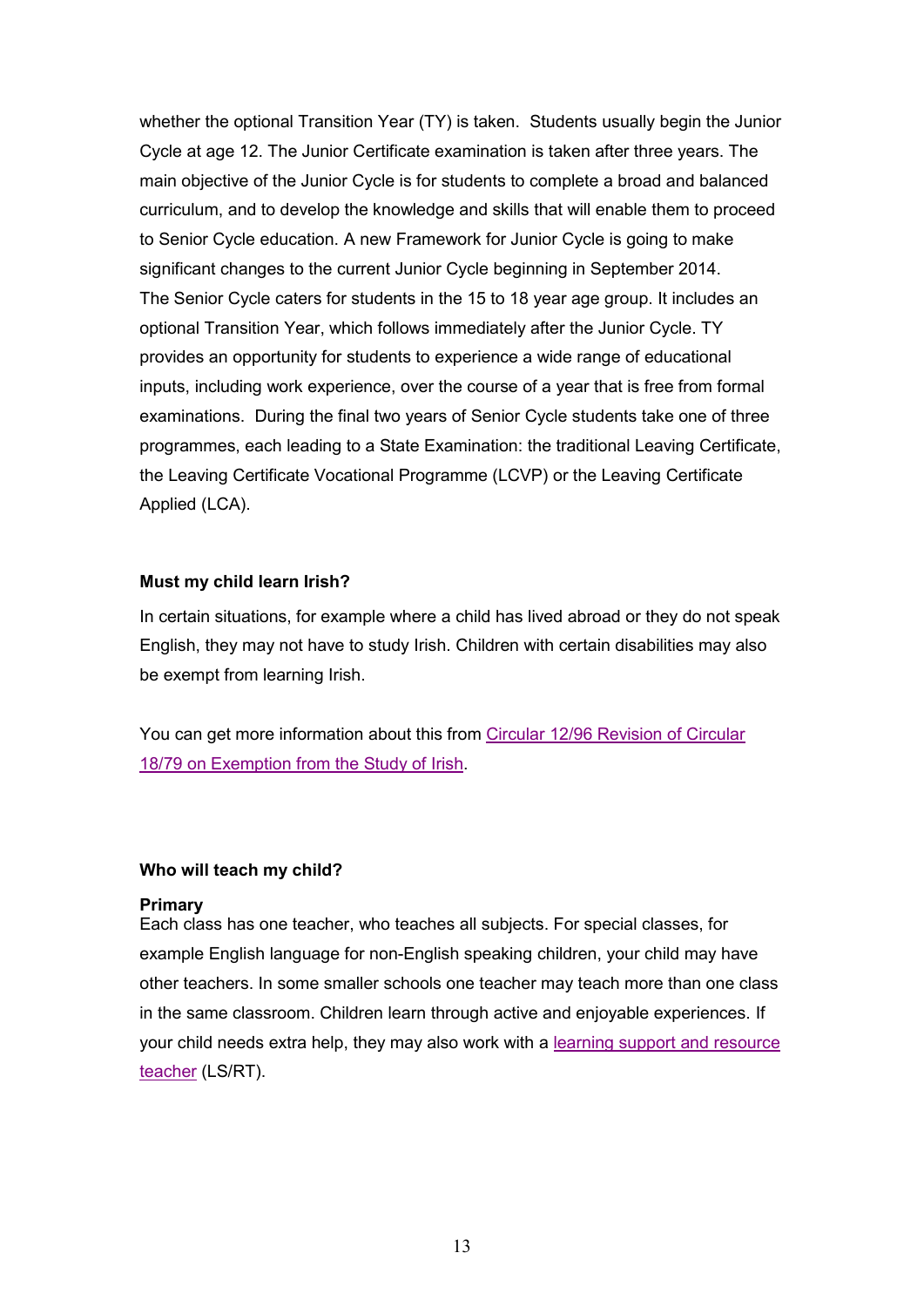#### **Post Primary**

Second-level teachers, also known as post-primary teachers, will normally specialise in one or two subjects and will teach these to students from first year to sixth year. Therefore, each class will have different teachers for different subjects. All secondlevel teachers have the responsibility for ensuring that all students, including those with special educational needs or those with English as an additional language, are provided with a learning programme and learning environment that enable them to gain access to the curriculum and to advance learning. If your child needs extra help, they may also work with a Learning Support and resource Teacher (LS/RT).

#### **How are children assessed in school?**

#### **Primary**

Assessment means checking what a child has learned by testing or observing what the child knows. This is so the teacher can see how the child is making progress, developing a skill or understanding a particular topic. In the early years, assessment is informal, based on observation by you and the child's teacher.

In primary school the teacher uses many different ways to assess your child's learning. These include setting tests, tasks, project work and portfolios. Standardised tests are used to see how children are progressing compared to other children in the country of the same age or stage of education. These can let parents see their child's progress and help the school to identify children that may need support.

From 2007, all children must take standardised tests in English reading and mathematics at the end of first class or the beginning of second class, and at the end of fourth class or the beginning of fifth class.

Teachers use another type of assessment, called screening or diagnostic assessment, especially in the early years of primary school. This is used if you or the teacher suspects that your child may have difficulty, or if the child is not progressing as well as other children. The learning support or class teacher may use a special test or series of tests that give you and the teacher more information about your child's learning needs.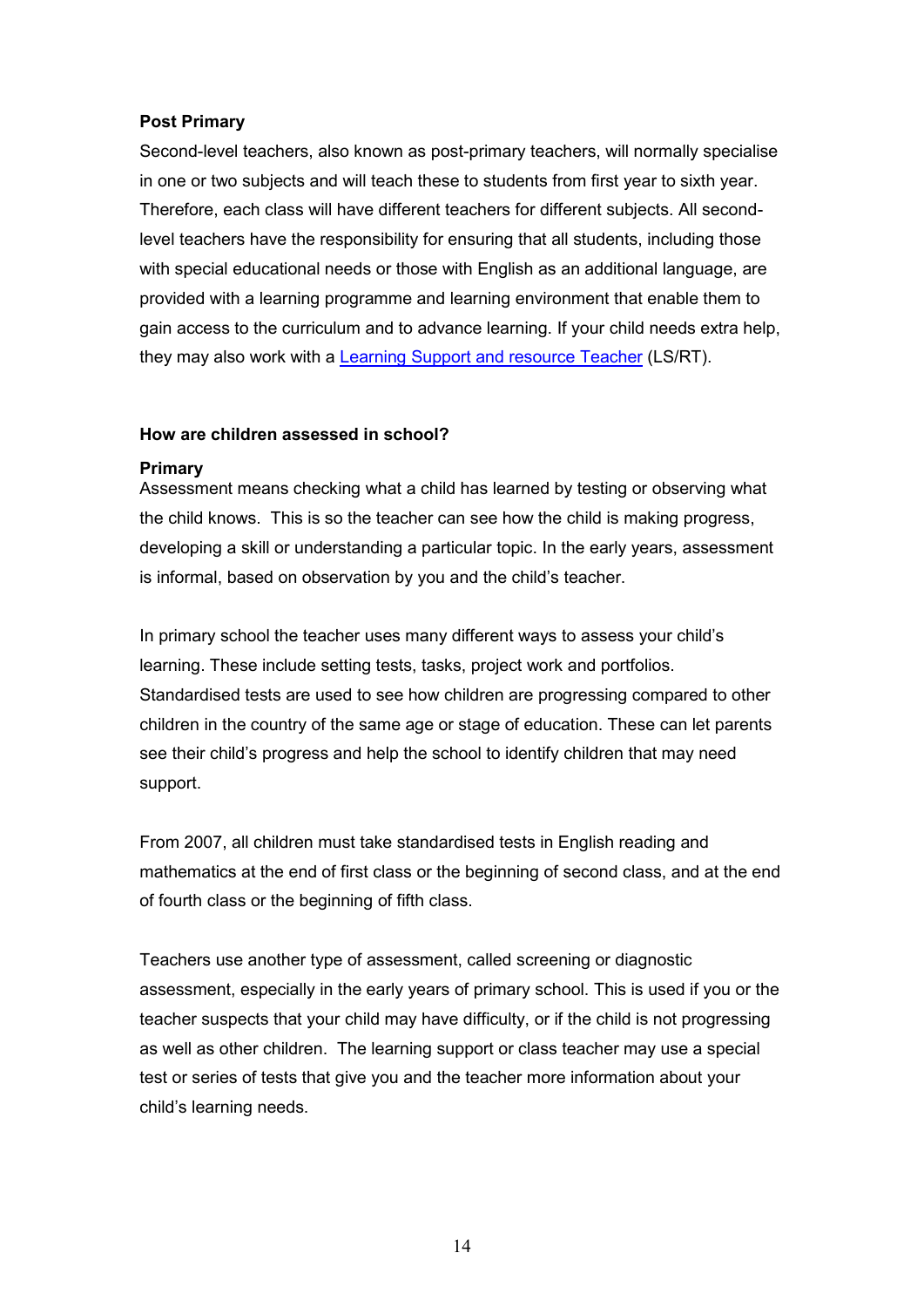You can find more information about assessments on the Department's website and the National Council for Curriculum and Assessment website.

### **Post Primary**

Formative, diagnostic and summative assessment are undertaken on a regular basis at school level, with particular emphasis being placed on more formal school-based examinations before the Christmas, Easter and Summer breaks. On the basis of these assessments, teachers and principals report to parents on student progress and give advice on subject options and on the level at which subjects are taken. The Junior Certificate is a national examination taken by almost every student at the end of the junior cycle. At the end of senior cycle, students who have followed the Leaving Certificate (Established) take the Leaving Certificate examination. Student achievement in this examination is directly linked to processes of selection for courses of study in further and higher education. In addition to the examinations taken by other students, students who follow the Leaving Certificate Vocational Programme take an examination paper and submit a portfolio in the Link Modules. Students who follow the Leaving Certificate Applied programme take a final examination and also accumulate credits over the two years of study.

For more information click on the Assessment in post-primary schools - National Council for Curriculum and Assessment

#### **Do parents meet with the teachers?**

Schools usually hold a parent/teacher meeting during the year. The school will let you know the date and time of the meeting. This is an important meeting and you should do your best to attend. At the meeting you can see examples of your child's work and discuss your child's progress with the teacher(s). Going to these meetings also shows your child that you are interested in how they are doing.

If you are concerned about your child's progress at any stage during the year, you can arrange to speak to the teacher.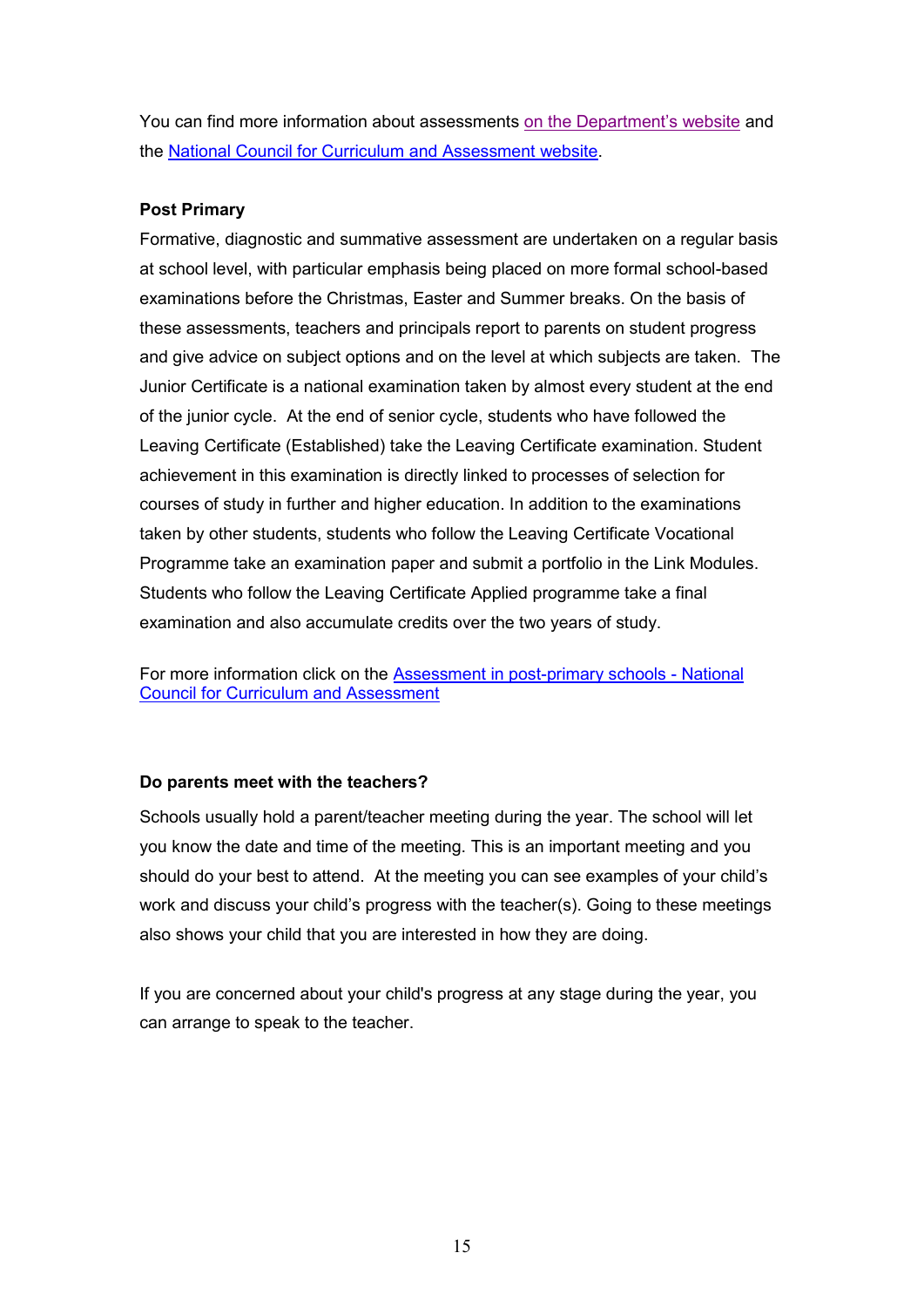#### **How do schools communicate with parents?**

Schools generally communicate with parents by sending notes home with the child. These notes can be written in the child's homework diary or printed on a separate sheet. You should check your child's school bag each day for notes.

### **Will I get a written report on my child's progress?**

Under the Education Act, 1998 the school must provide reports for each child. The school must allow parents to have access to their child's school record. The school should have a procedure to keep parents informed about matters relating to the school.

Under the Education (Welfare) Act, if a student leaves one school to go to another, the principal of the first school must give information about the child to the new school. This information may include attendance problems or other relevant matters relating to the child's progress.

#### **Will my child have to do homework?**

Schools set their own policy in relation to homework. If your child does get homework, you should give them space and encouragement to do it. If they need it, offer your help. Take time to talk with your child about what they do in school each day.

- Set aside a quiet time where your child is sitting comfortably at a table and will not be distracted by television or other noise.
- Homework time should include time for oral as well as written work. Oral work speaking and repeating what they have learned – is particularly helpful in the early years.
- Encourage your child to keep their books and copies clean and tidy.
- If your child is working on their own, be available to help and show an interest in what they're doing. Praise your child's efforts whenever you can.
- Try to be patient with your child.
- If your child is having ongoing problems with homework discuss this with the teacher.
- If your child can't do their homework for any reason, let the teacher know. Write a short note explaining why.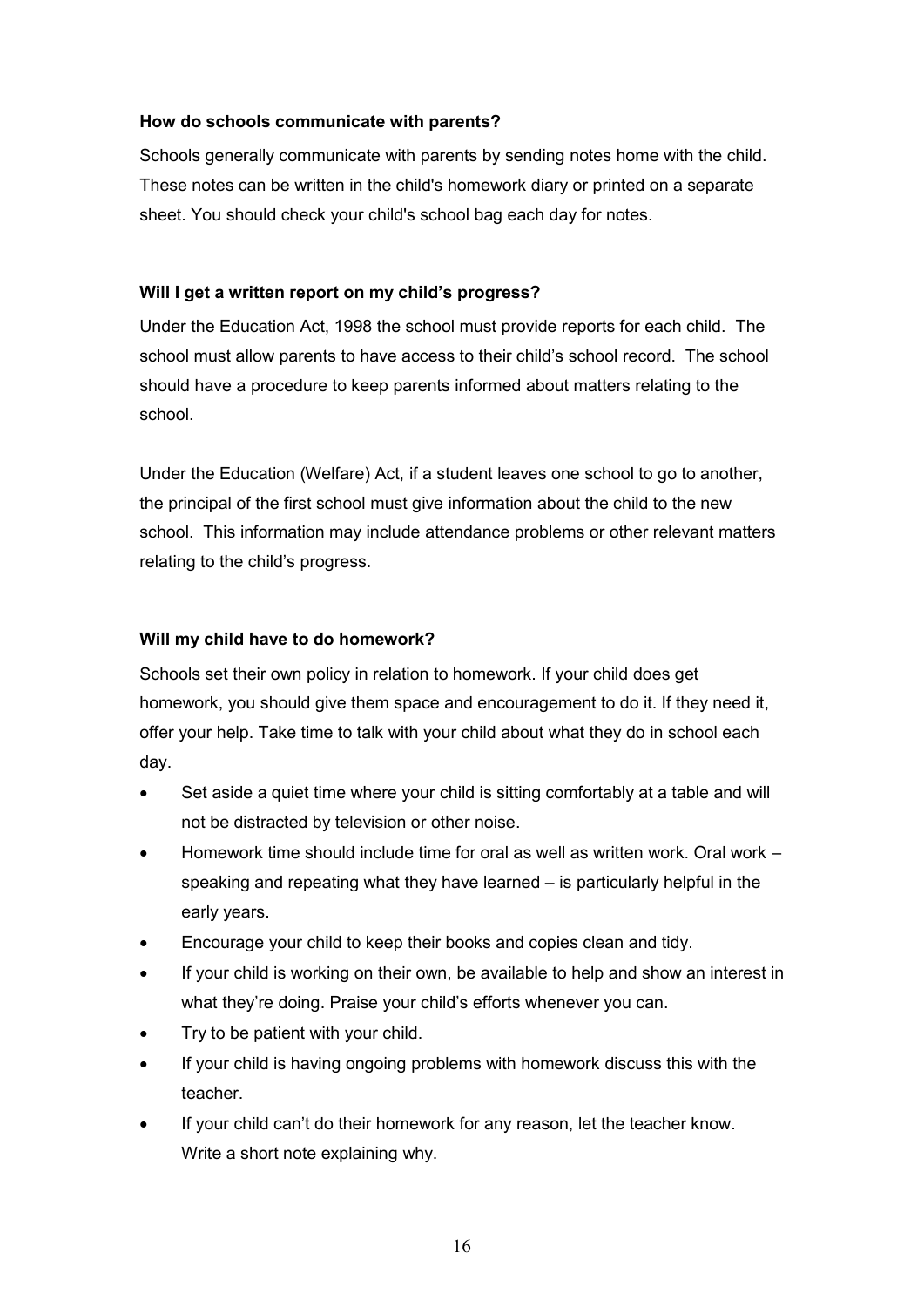For more information on this please click on the following link "help my kid learn" (primary)

#### **What do I do if my child has a problem?**

You should first talk to your child. A problem could be with learning or it could be a personal or social one. If you cannot sort out the problem at home, you should make an appointment to speak to the teacher. If this doesn't resolve the problem you may need to make an appointment to speak with the principal.

### **What can the school do if I think my child is being abused?**

In 2011, the Department issued Child Protection Procedures which are based on Children First: National Guidance for the Protection and Welfare of Children 2011 to all recognised schools. These Child Protection Procedures aim to give direction to school management and staff regarding the identification of and response to child protection concerns and the process for continued support of the child. The most important consideration is the protection and well-being of the child.

#### **Who deals with child protection concerns in a school?**

Under the Procedures, each school must have a Designated Liaison Person (DLP) in place for dealing with child protection concerns. The name of the DLP should be displayed in a prominent position near the main entrance to the school.

The school DLP has responsibility for ensuring that the standard reporting procedure is followed, so that suspected child protection concerns are referred promptly to the designated person in the Child and family Agency, www.TUSLA.ie or in the event of an emergency and the unavailability of the Agency, to An Garda Síochána.

If you wish to report a child protection concern you should speak to the DLP in your school and that person will be responsible for making the report.

Where the allegation or concern relates to the DLP, you should without delay, report the matter to the Chairperson of the Board of Management or in schools where the Education and Training Board (ETB) is the employer to the CEO of the ETB concerned. In such cases, the Chairperson or CEO as appropriate shall assume the role normally undertaken by the DLP and shall follow the procedures set out in section 4.2 of the Child Protection Procedures for Primary and Post Primary Schools.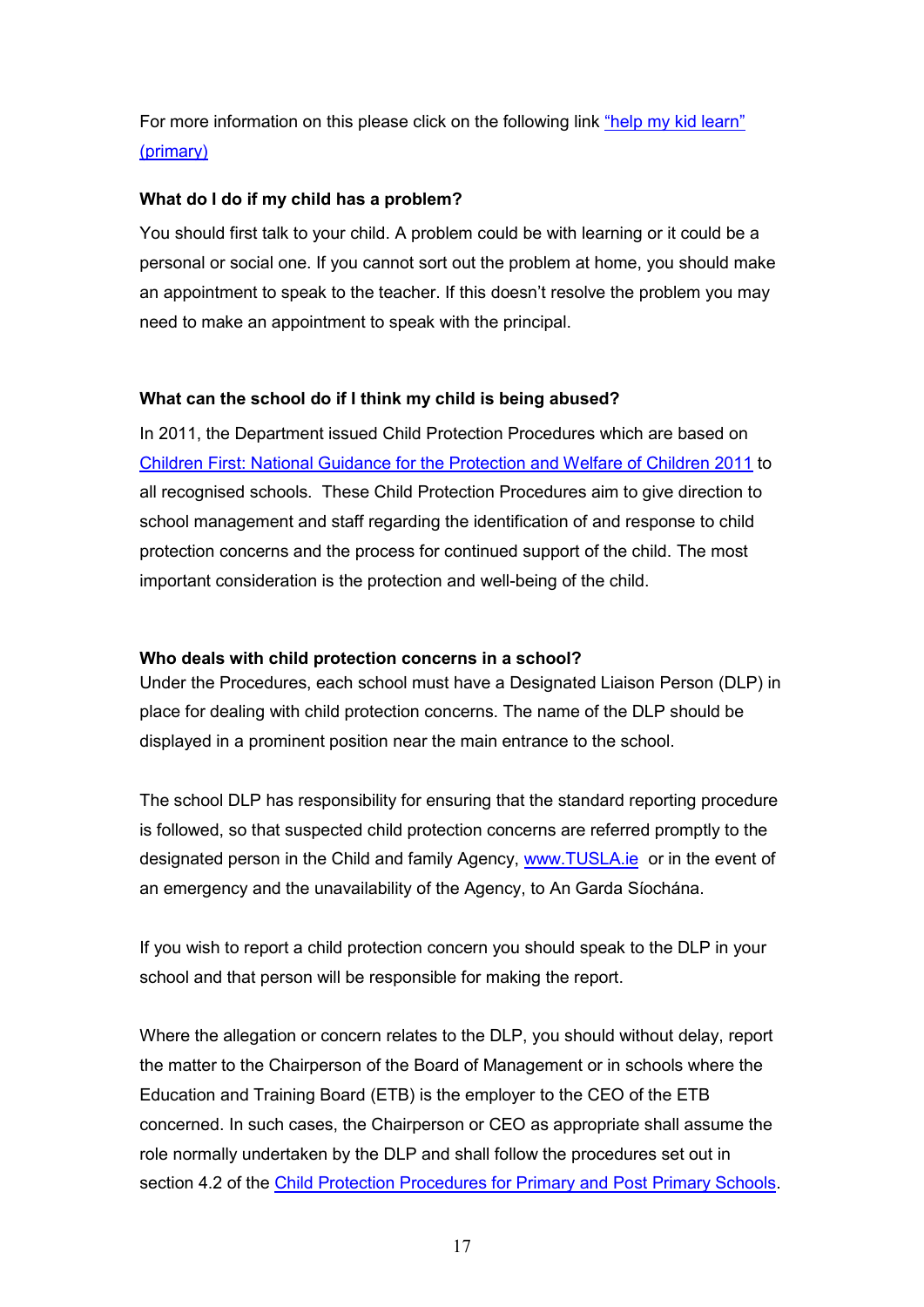# **Can I report a child protection concern directly to the HSE Children and Family Services?**

Yes, you can report a child protection concern directly to **TUSLA**, Child and Family Agency. The Children & Family Services functions of the HSE are now part of the Child and Family Agency, Tusla. Tusla was established by law on 1 January 2014. TUSLA**,** Child and Family Services will tell you how best to proceed. It may then contact the school or ask you to contact the school or others.

You can get more information about child protection on the Department Website or on www.TUSLA.ie.

#### **Does my child have to wear a school uniform?**

Many schools require their pupils to wear a uniform as part of their school code or admissions policy.

#### **Can I get help to pay for the school uniform?**

You may be able to get help from the Department of Social Protection. The Back to School Clothing and Footwear Allowance helps towards the cost of uniforms and shoes for school children. See www.welfare.ie

If you have a problem with your child wearing the school uniform for cultural reasons, you should discuss this with the principal.

### **Can I get help towards the cost of school books?**

The Department gives schools funding to provide assistance with the cost of books. You can find information on the scheme in Circular 0046/2013 Allocation to schools for books.

This scheme covers children from families where there is genuine hardship because of unemployment, prolonged illness of a parent, large family size, single parenthood or problems such as alcohol or drug abuse.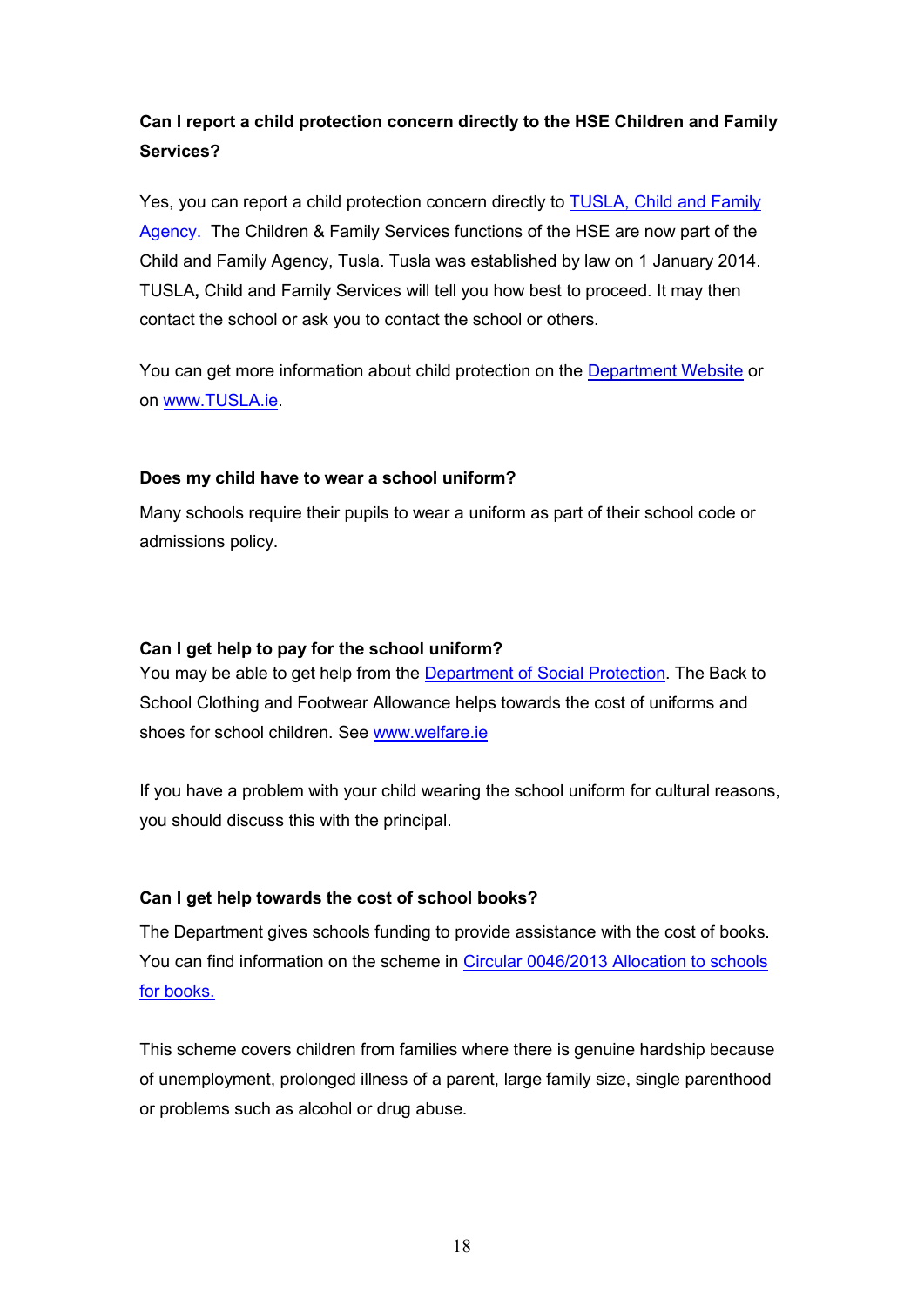You may also apply to your local HSE Community Welfare Officer for an Exceptional Needs Payment to cover the cost of school books and school uniforms. You can get contact details on the HSE website - www.HSE.ie

Most schools now operate a book rental scheme to help parents with the costs of school books. For more information click on the link here.

### **What is the school health screening and immunisation policy?**

School health screenings are carried out in the school, by public health nurses and area medical officers from the Health Service Executive (HSE). These are health check-ups that might involve checking a child's hearing, teeth or sight. The school will inform you in advance about the check-ups and what is involved.

If your child has a health problem, such as hearing or speech difficulties, they may be referred to your local HSE health centre. Treatment for problems identified at these screenings is free of charge.

There is also a school immunisation (vaccination) programme. Vaccinations are free of charge for all children. Your consent is needed to give vaccinations to children under 16 years of age.

You can get details of the school screening programme on school immunisation programme on http://www.immunisation.ie or on the Citizens Information website, http://www.citizensinformation.ie/categories/health/children-s-health.

### **How can I support the teachers and principal?**

Here are some ways you can help.

- Make sure your child goes to school.
- Encourage your child to behave in the classroom and in the playground.
- If your school has a uniform, make sure that your child wears it.
- Make sure they do their homework.
- Let the school know if your family is leaving the area.
- Respect the professional views of the principal or class teachers.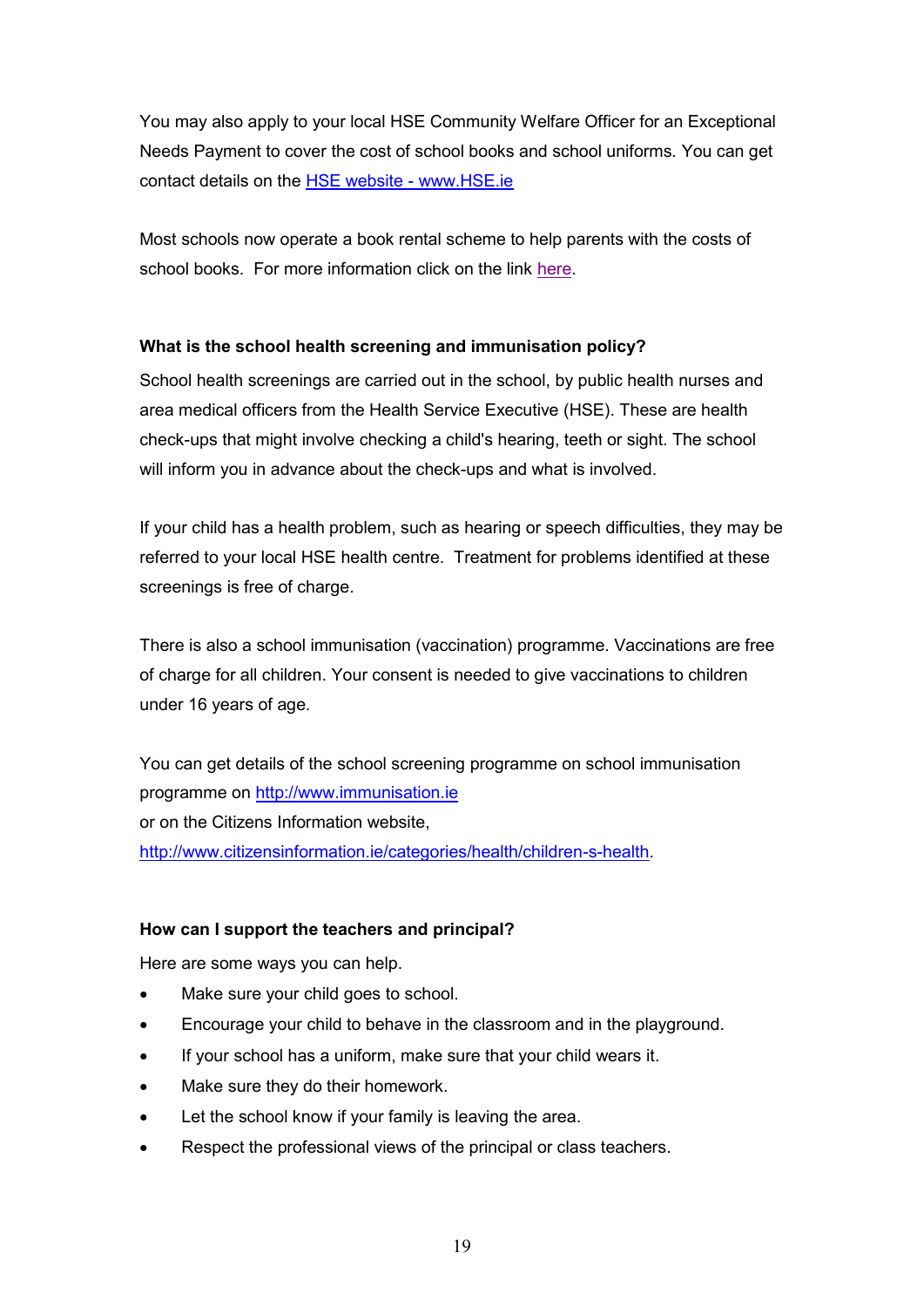# **Bullying and discipline**

## **What is bullying?**

Bullying is defined in the Anti-Bullying Procedures for Primary and Post-Primary Schools as "unwanted negative behaviour, verbal, psychological or physical conducted by an individual or group against another person (or persons) and which is repeated over time". More information on the definition of bullying, types of bullying and the impact and indicators of bullying is available in Sections 2 and 3 of the procedures for schools.

### **Who is responsible for dealing with bullying in schools?**

Responsibility for tackling bullying in schools falls to the level of the individual school. New Anti-Bullying Procedures for Primary and Post-Primary schools were published in September 2013. The New Procedures and the associated Department Circular 0045/2013 apply to all recognised primary and post-primary schools and to centres for education (as defined in the Education Act 1998) which are attended by pupils under the age of 18 years.

School authorities and school personnel are required to adhere to these procedures in dealing with allegations and incidents of bullying.

The purpose of these procedures is to give direction and guidance to school authorities and school personnel in preventing and tackling school-based bullying behaviour amongst its pupils and in dealing with any negative impact within school of bullying behaviour that occurs elsewhere.

# **Where can I get information about bullying in schools?**

The Anti-Bullying Procedures set out the requirements on schools in relation to preventing and dealing with bullying behaviour. The Department website contains further information which may be of interest to you. There are also a number of bodies/groups that provide information and assistance in the area of bullying including the Anti-Bullying Centre at Dublin City University or the National Parents Council.

### **How can I complain about a teacher or the school?**

It is important that there are good relations between home and school. With mutual respect and goodwill, you and the school can sort out most problems by discussing them. Make every effort to resolve your complaint at school level. You can ask the Department to investigate your complaint only after you have done this.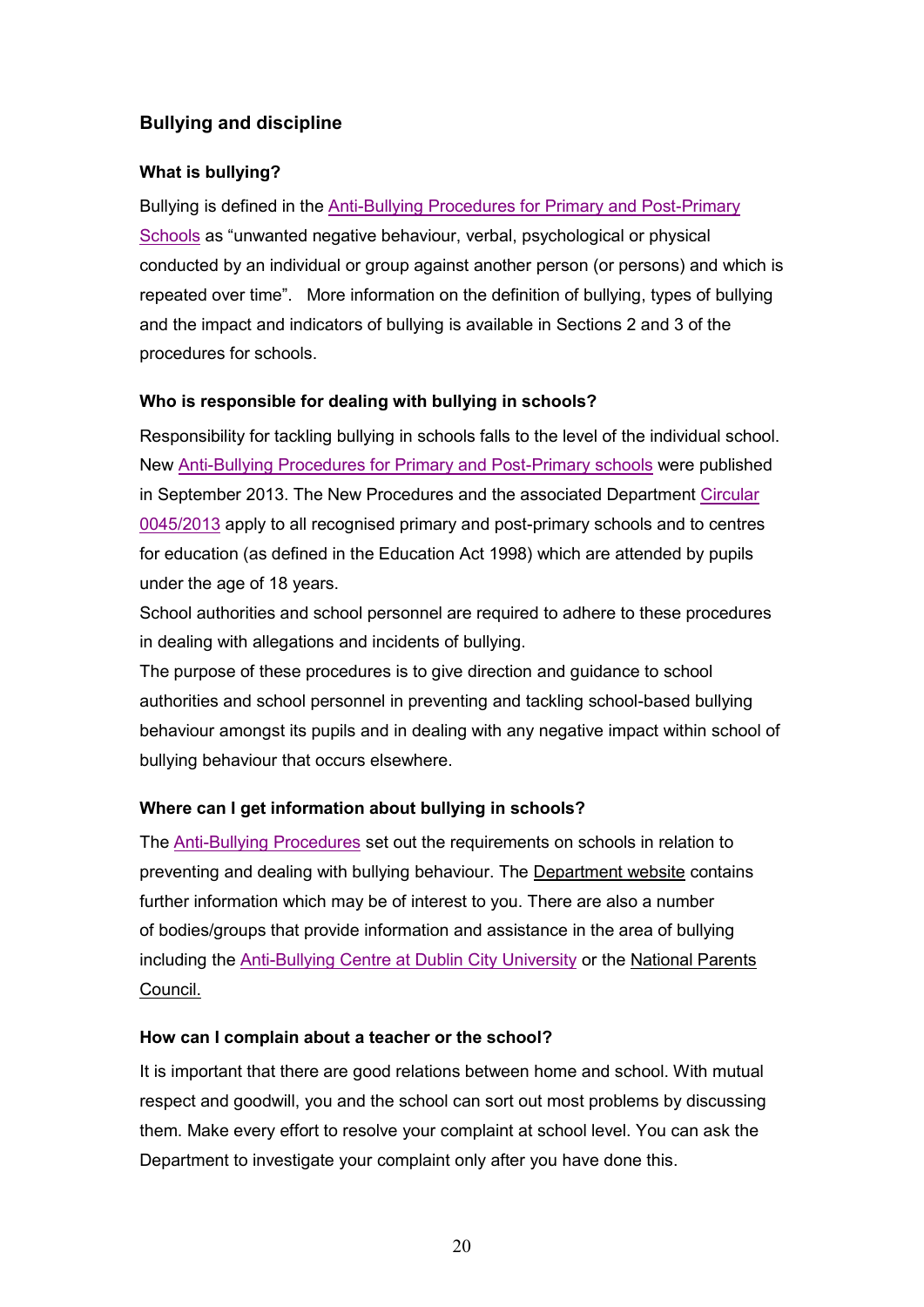The Complaints Procedure describes the steps you should take when making complaints against schools and teachers.

#### **How do schools reward and discipline pupils?**

Teachers praise children when they work hard and produce good work and homework. Praise helps to motivate children. Each school has a code of discipline and parents are given a copy of this. You are responsible for accepting the school code and making sure your children understand and keep to it.

The teacher or principal will inform you if your child continually breaks the rules. You will have a chance to discuss the issues with them. They will expect you to make sure that your child's behaviour improves. You should try to sort it out with your child first and involve the class teacher if necessary.

For a serious breach of the school rules, the school could decide as a last resort to suspend a child from the school. This is a rare and serious decision. The school must have tried all other options before deciding to suspend. They will send you notice of the suspension. You can appeal it to the board of management. As a last resort, you can appeal to the Department of Education and Skills.

You can read more in Guidelines Towards a Positive Policy for School Behaviour and Discipline and Primary Circular 20/90 School Behaviour and Discipline and Post Primary Circular M33/91.

### **Do schools have to have a code of discipline?**

Yes, schools set out their own code of discipline. You will get a copy of the school's policy when you enrol your child.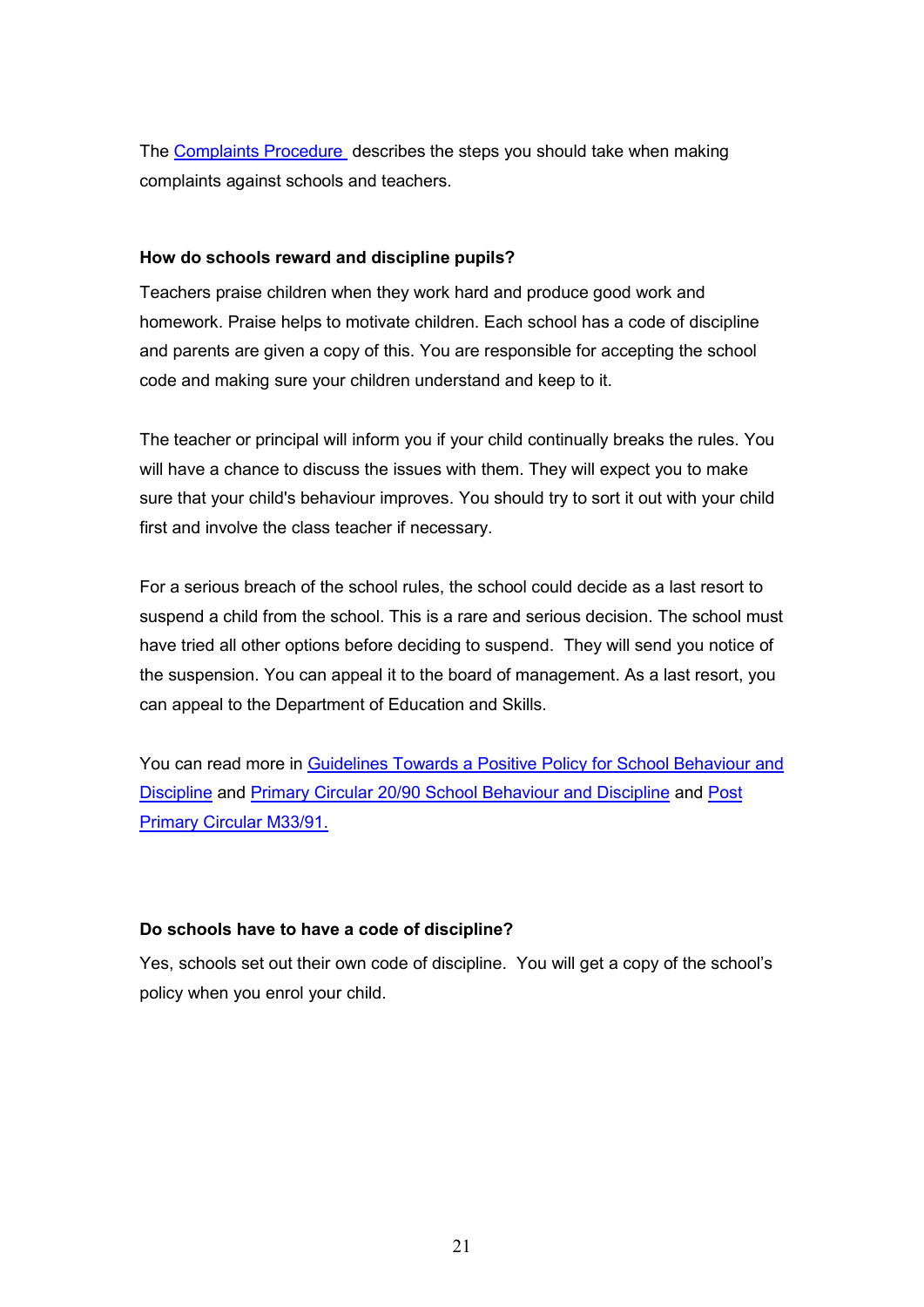# **School transport (see also Special services and extra support)**

#### **Can my child get transport to school?**

In general, children are eligible for school transport where they reside not less than 3.2 kilometres from and are attending their nearest national school as determined by the Department/Bus Éireann, having regard to ethos and language.

You can get more information from **School Transport section.** 

#### **How do I get school transport?**

Bus Éireann operates the School Transport Scheme on behalf of the Department. Applications for school transport can be made online at buseireann.ie or forms can be downloaded and submitted to the local Bus Éireann office.

You can get more information from Bus Éireann Transport Office.

#### **What if there is no school transport?**

A transport grant is available towards the cost of private transport for children who are eligible transport but for whom no service is available provided they have completed the application process.

#### **What if I live less than 3.2 kilometres from my nearest school?**

If there are spare seats on a school transport service, after all eligible children have been allocated their seats, you may enquire regarding spare tickets at your local Bus Éireann office.

#### **Where can I get information about timetables, pick-up points and routes?**

You can get information from your local Bus Éireann School Transport Office. See Bus Éireann contact details.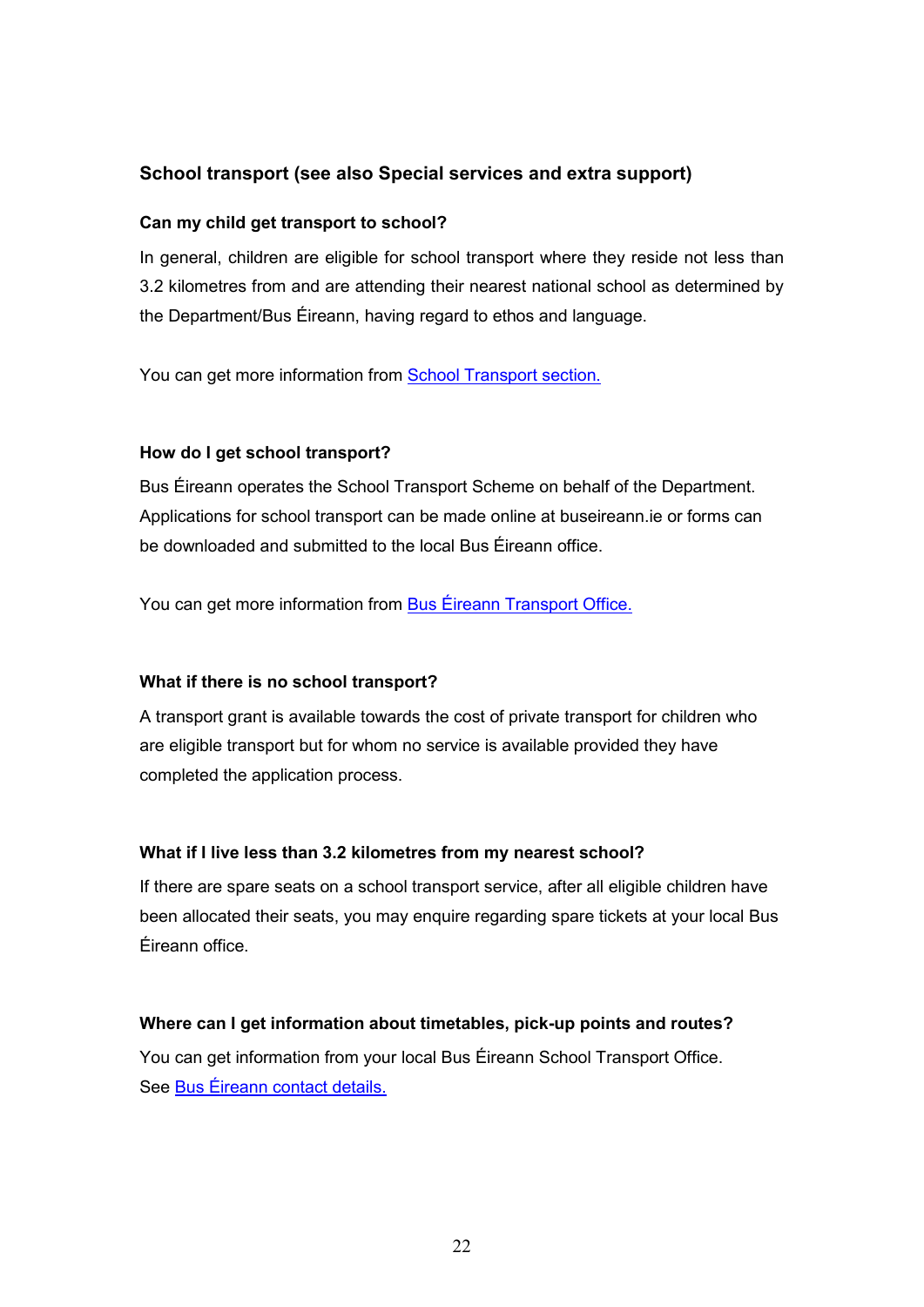#### **If I am not happy with a school transport decision – can I appeal?**

School transport is provided for primary school children under the terms of the Primary School Transport Scheme. There is a School Transport Appeals Board to make sure that the terms of the scheme are applied clearly and fairly. If you would like to appeal, you need to fill in a **School Transport Appeals Form.** 

#### **My child has special needs – can they get special transport?**

We do our best to provide school transport for all children attending special schools and special classes in primary schools (list of schools).

You should apply to the principal for special transport when you enrol your child. The principal sends the application through the Special Education Needs Organiser to the School Transport Section of the Department of Education and Skills.

If transport is not available, you may get a transport grant to help with the cost of private transport.

### **Special services and extra support**

# **What happens if my child has difficulty keeping up in class or has a learning difficulty?**

You or the class teacher may have concerns about your child's academic, physical, social, behavioural or emotional development. In such cases the teacher may use screening tests to draw up a plan for extra help for your child at school. If there is still concern after a number of reviews, the class teacher in consultation with the learning support and/or resource teacher may decide on other supports.

### **Who do I contact if my child has special needs?**

You should first discuss the support available from the school with the class teacher and/or the school principal. All mainstream schools have a teacher to cater for the needs of pupils with high-incidence disabilities such as mild general learning disability and dyslexia. As well as this, schools can also get extra teaching resources for pupils with more serious learning disabilities.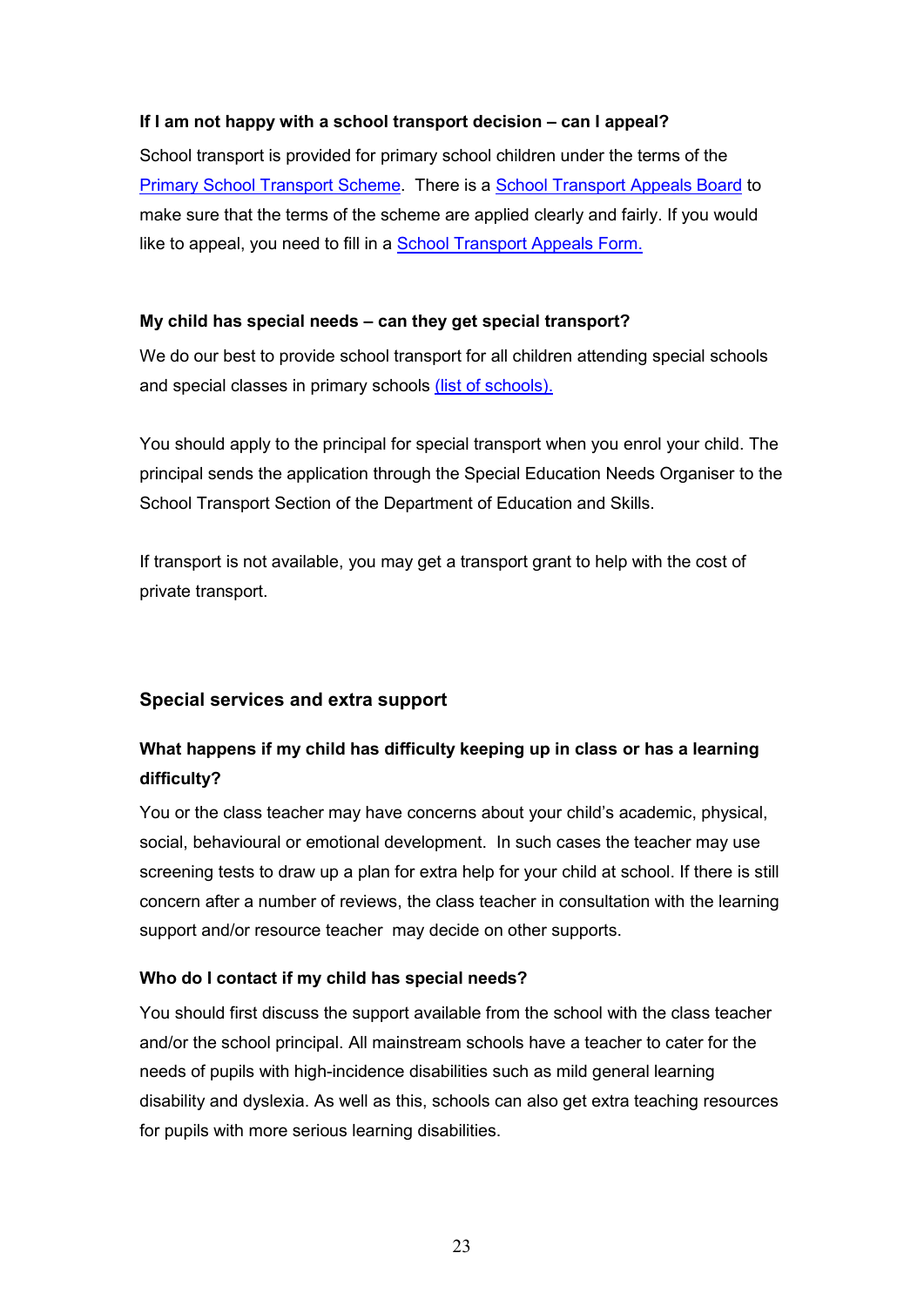If your child is assessed as having more complicated or low-incidence special education or care needs, the school may apply for an additional teacher or, in the case of pupils with disabilities who have care needs, Special Needs Assistant (SNA) support.

If you are unsure which setting – mainstream class, special class attached to a mainstream school or special school – would best suit your child, you can discuss the options with the local special educational needs organiser (SENO).

You can get information about SENOs from the National Council for Special Education's Contact Details for Special Education Needs Organisers. For more information, contact: National Council for Special Education 1-2 Mill Street Trim Co. Meath Tel: (046) 948 6400 E-mail: info@ncse.ie

#### **My child has special needs – can they get special transport?**

We do our best to provide school transport for all pupils attending special schools and special classes in primary schools (list of schools).

You should apply to the principal for special transport when you enrol your child. The principal sends the application through the Special Education Needs Organiser to the School Transport Section of the Department of Education and Skills.

If special transport is not available, you may get a transport grant to help with the cost of private transport.

#### **What is a school bus escort?**

School bus escorts help children with special needs while travelling on school transport services to and from special schools and special classes. In general, one escort is shared by all pupils on the service.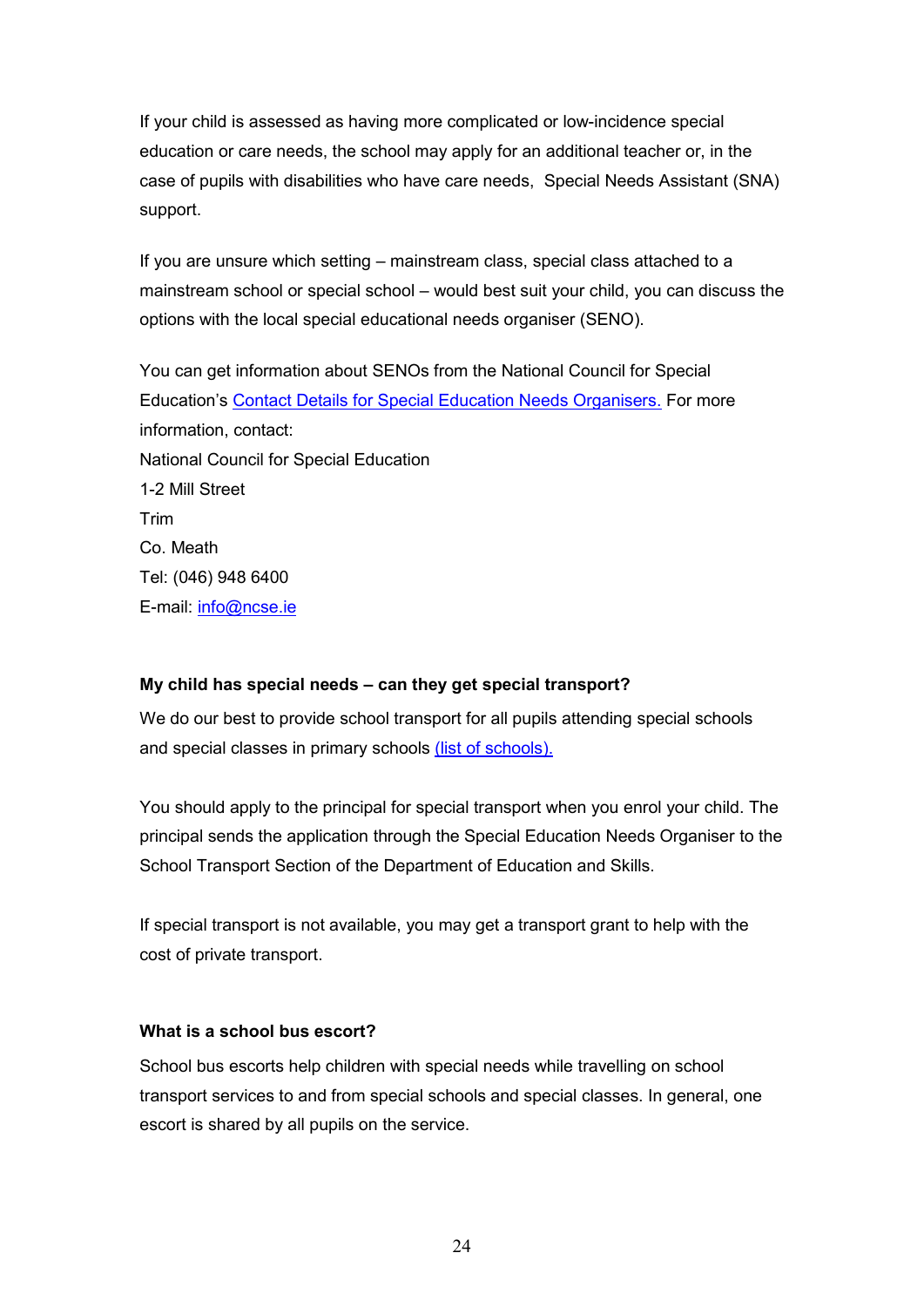#### **How can I apply for an escort?**

The school can apply for an escort on a special transport service through the Special Education Needs Organiser.

#### **Can I apply for a harness?**

Special schools and classes can get a harness for special needs children travelling on school transport services. The school can apply to the local Special Education Needs Organiser.

# **My child has very little English. What help does the school give my child with English?**

Young children learn English very quickly. Even if a child has very little English, they will normally be placed in a class with children the same age. At both primary and post-primary levels, additional language support is provided for students who do not speak English as their first language. These supports are designed to allow individual students to participate in mainstream education on a par with their peers. Public libraries are also an excellent resource for parents and pupils.

#### **What is the role of the National Educational Psychological Service?**

The National Educational Psychological Service (NEPS) is a service funded by the Department of Education and Skills. NEPS psychologists specialise in working with the school community and work with both primary and post-primary schools. They are concerned with children's learning and behaviour and their social and emotional development. The service is organised on a regional basis with psychologists being assigned to a group of schools. Where a school doesn't have an assigned psychologist, it can avail of a service from an independently employed panel of psychologists.

Psychologists work with teachers, parents and children in identifying educational needs. Where an individual assessment is required, it will only be carried out with the written consent of the parents or guardians. Psychologists provide oral and written feedback to both parents/guardians and teachers.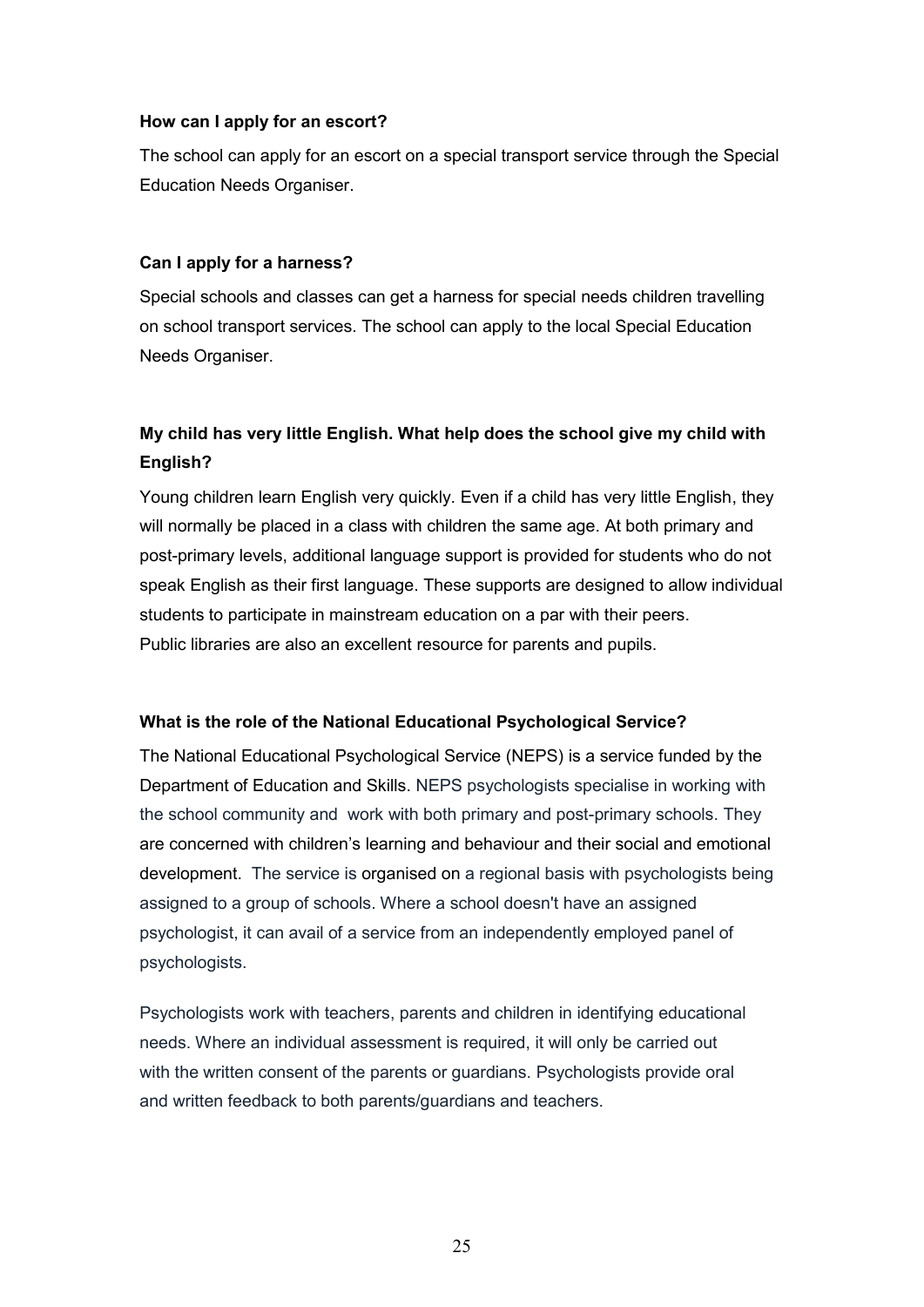A psychological service is also provided to all schools in the event of a critical incident.

### **What do I do if I think my child may need to be seen by a psychologist?**

Usually the first step is to discuss your concerns with the class teacher and/or school principal. This can often lead to a satisfactory solution; not every child needs to meet the psychologist. If you and the school staff agree that it would be helpful to have support, the school will refer your child to their NEPS psychologist, who helps the school to plan how to support the child. If your school arranges an assessment through NEPS there is no charge for this service.

If your school does not have a NEPS psychologist please talk to your principal about local arrangements.

For more information on National Educational Psychological Service please see the Department's website

#### **What is the National Council for Special Education?**

The National Council for Special Education was set up to improve the delivery of education services to persons with special educational needs arising from disabilities with particular emphasis on children. The NCSE is responsible through its network of local Special Educational Needs Organisers for allocating resource hours and special needs assistants to support children with special needs.

To find out more about the functions of the NCSE please click here.

You may contact the local special educational needs organiser (SENO), who works for the NCSE, to discuss what education supports your child needs. You can download a list of SENOs from contact details for Special Education Needs Organisers.

### **What is the role of the Special Education Support Service?**

The aim of the service, known as SESS for short, is to enhance the quality of teaching and learning, particularly for children with special educational needs. The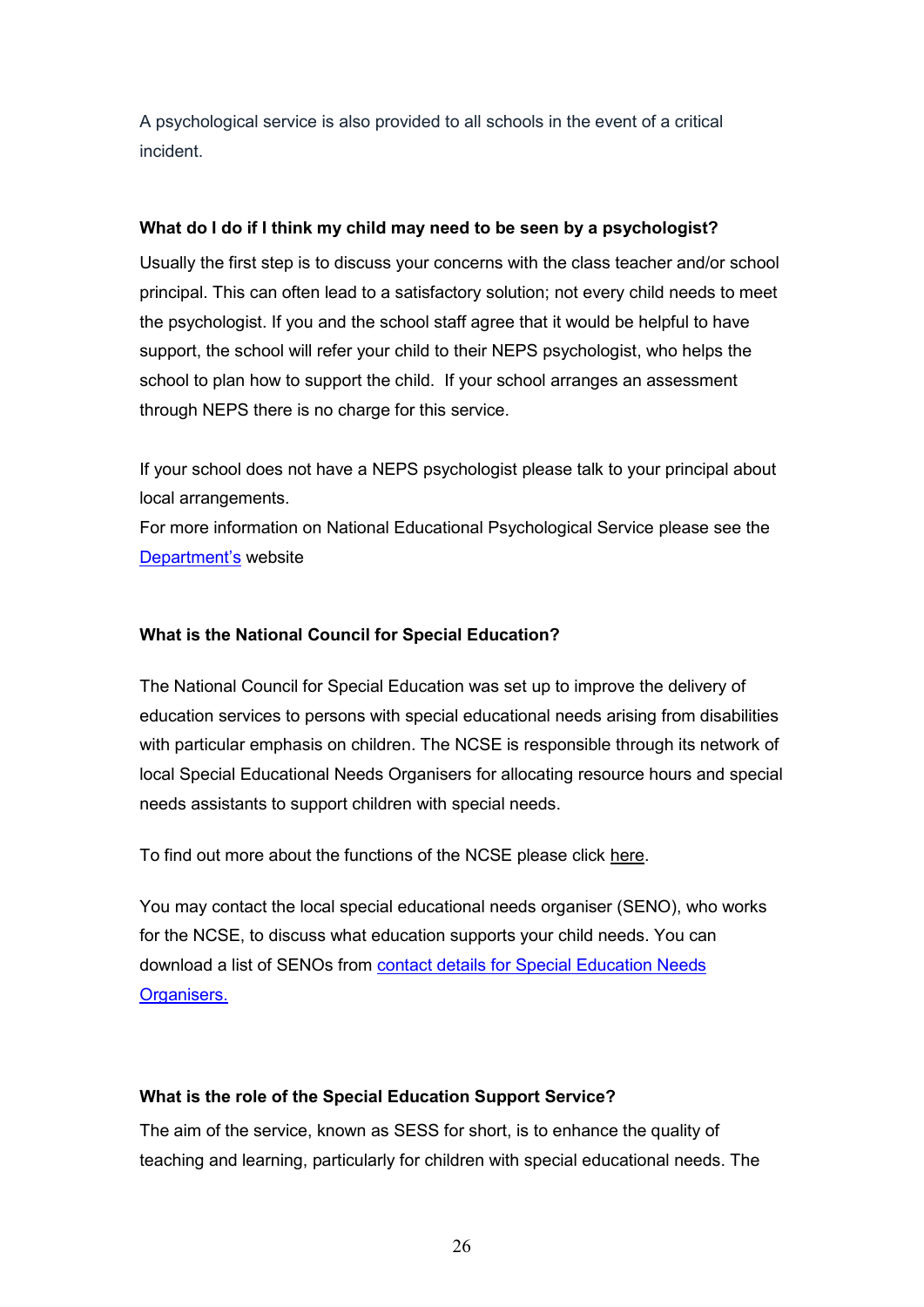service supports school staff working with children with special educational needs in mainstream primary and post-primary, special schools and special classes. Professional development and support is available to: principals, school management, class teachers, subject teachers, special-class teachers, learning support and resource teachers and special needs assistants.

The SESS involves teachers, education centres, inspectors, the National Educational Psychological Service, the National Council for Curriculum and Assessment, the National Council for Special Education, third level colleges, the Health Service Executive (HSE), teacher unions and other relevant services.

You can get more information on the SESS website.

#### **What is a special needs assistant?**

Special needs assistants (SNA) care for pupils with disabilities or certain medical conditions in school. They may be appointed to a special school or class or to a mainstream school to help with a pupil or pupils with special needs. The special needs assistant may be full- or part-time and may be shared by pupils who need support.

The school can apply to the local Special Education Needs Organiser (SENO) to get a special needs assistant.

### **What is learning support and resource teacher?**

A learning support and resource teacher (LS/RT) caters for children with learning delays or with a high-incidence disability such as mild general learning disability and dyslexia. They add to the support given by the class teacher. Every primary school has LS/RT support.

The main aim of learning support is help pupils with learning difficulties to improve their literacy and numeracy to a set standard before they leave primary school.

#### **What is a resource teacher?**

A resource teacher helps schools to support children with low-incidence special needs arising from disability. These children may, for example, have:

a hearing or visual impairment,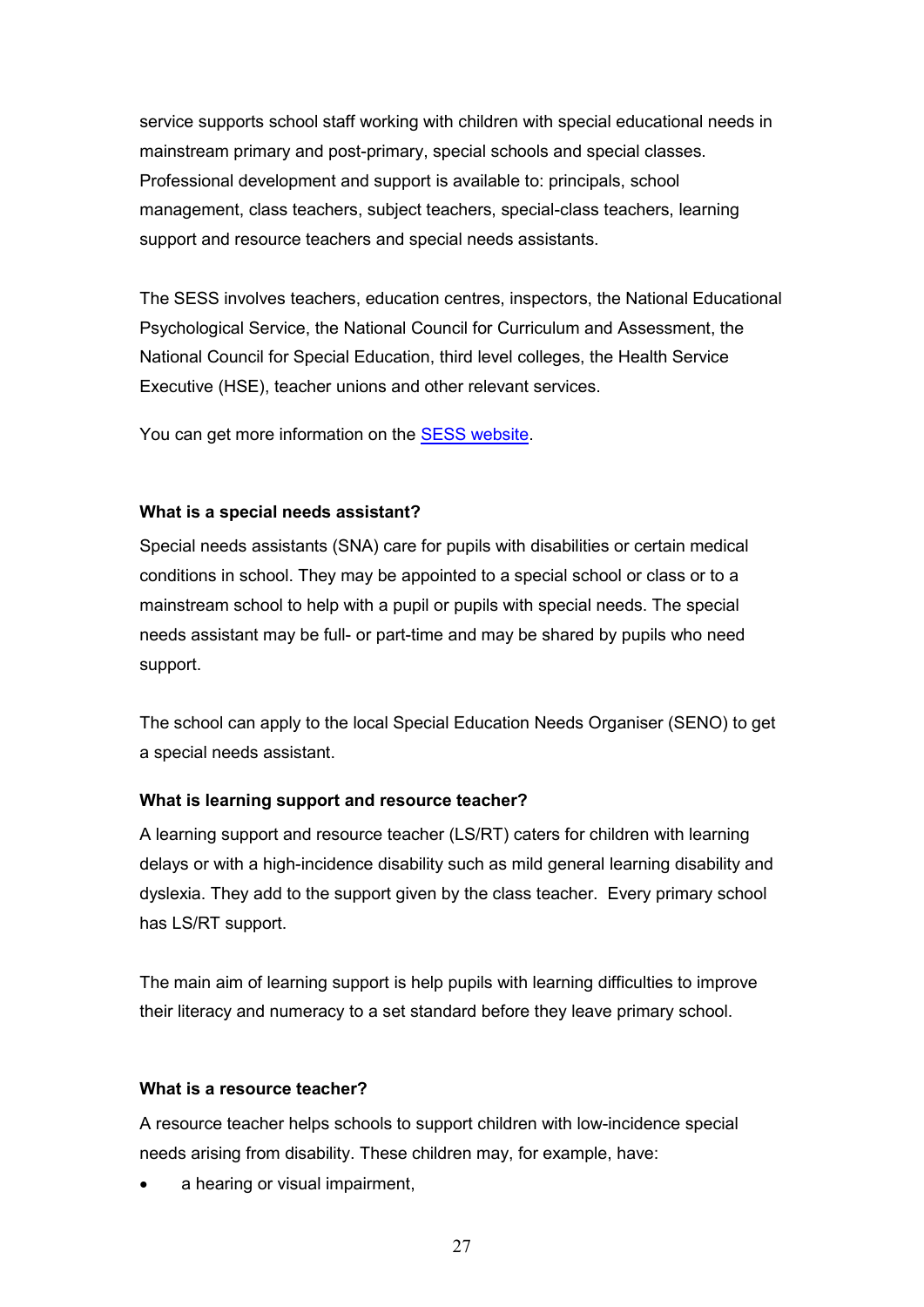- a physical disability,
- a moderate or severe general learning disability,
- several disabilities together,
- emotional difficulties,
- autism, or
- speech and language disorder.

The resource teacher will help the child by:

- assessing and recording the child's needs and progress;
- setting specific, time-related targets for each child and agreeing these with the class teacher and principal;
- teaching the children, either in a separate room or with the rest of the child's class;
- team teaching, as long as the children concerned benefit from it;
- advising class teachers about adapting the curriculum, teaching strategies, suitable textbooks, information technology and software and other related matters;
- meeting and advising parents, accompanied by the class teacher, as needed; and
- having short meetings in the child's interest with other professionals such as psychologists, speech and language therapists, visiting teachers and special school or special class teachers.

# **What is the visiting teacher service for children with sight or hearing difficulties?**

The visiting teacher service consists of highly-trained teachers with expertise in visual impairment and other areas of special education. You can get more information by clicking this link to the Department's webpage on The Visiting Teacher Service for Children and Young People who are Deaf/Hard of Hearing or Blind/Visually Impaired.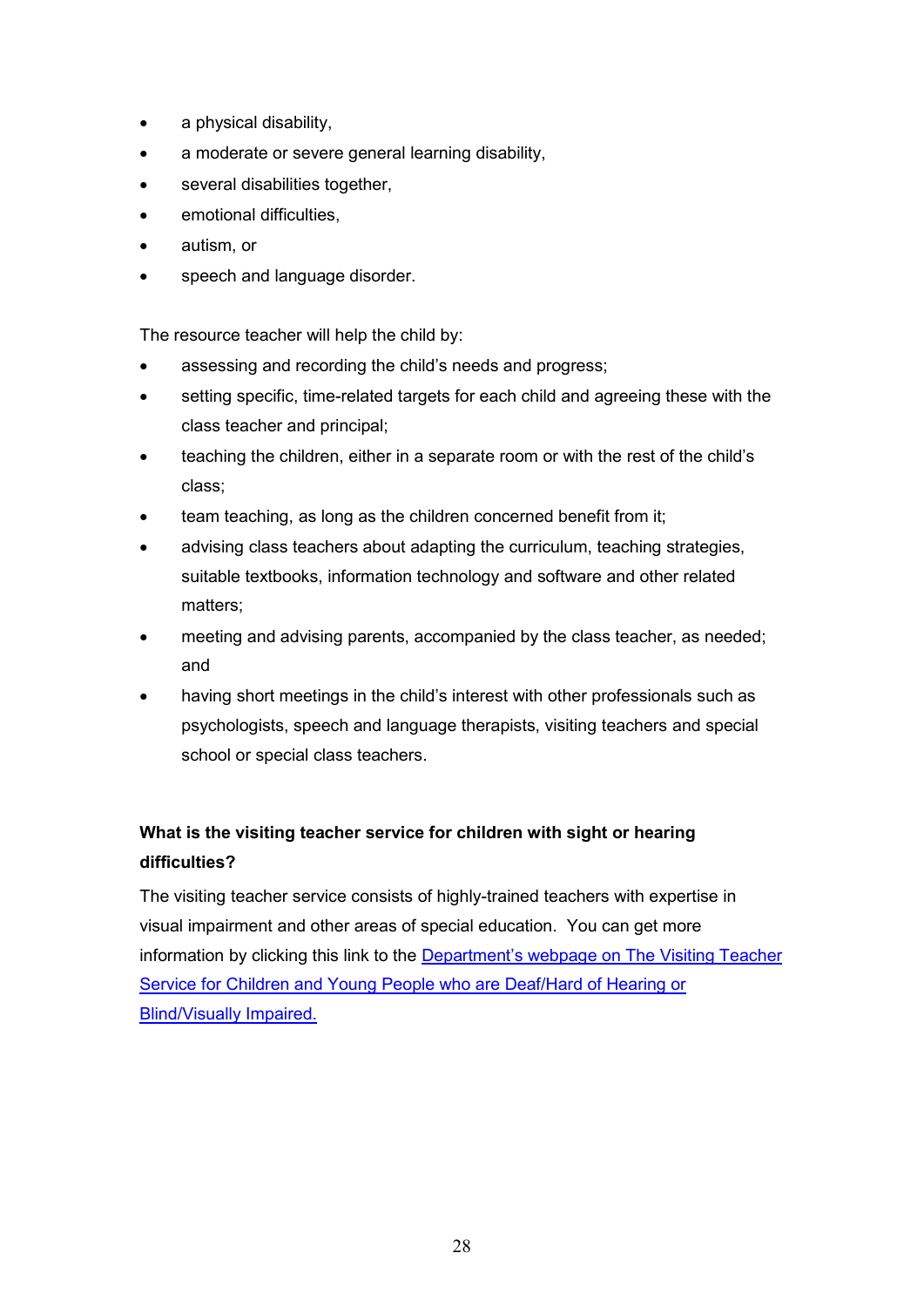# **Parents**

#### **What is the role of the parent?**

Ireland's Constitution states that parents are the child's primary educators. Support from home is vital for your child's development during primary school. To support your child, you can:

- show interest in what your child is doing in school,
- consult with the school on your child's progress,
- attend parent / teacher meetings,
- talk with the class teacher about any concerns you may have, and
- praise your child's efforts at every opportunity. Your encouragement means a lot and will motivate your child to continue trying.

#### **What should I do if my child cannot go to school?**

You must tell the school that your child cannot attend and say why. Write a short note to the school to explain why your child was out and send it in with your child when they go back to school. There is usually a good reason for a child not being in school, such as illness.

#### **Can I take my child on holidays during term time?**

Taking a holiday during term time means that children miss important school time. It will be difficult for them to catch up on work later on. As a result, they may fall behind with school work and lose confidence in their abilities. The Education Welfare Service of TUSLA, the Child and Family Agency strongly advises parents not to take their children out of school for holidays during term time.

#### **What will the school do if my child misses a lot of school?**

The school must tell the Education Welfare Service, of TUSLA, Child and Family Agency if your child has missed 20 days or more in the school year or if it is concerned that your child is missing too much school.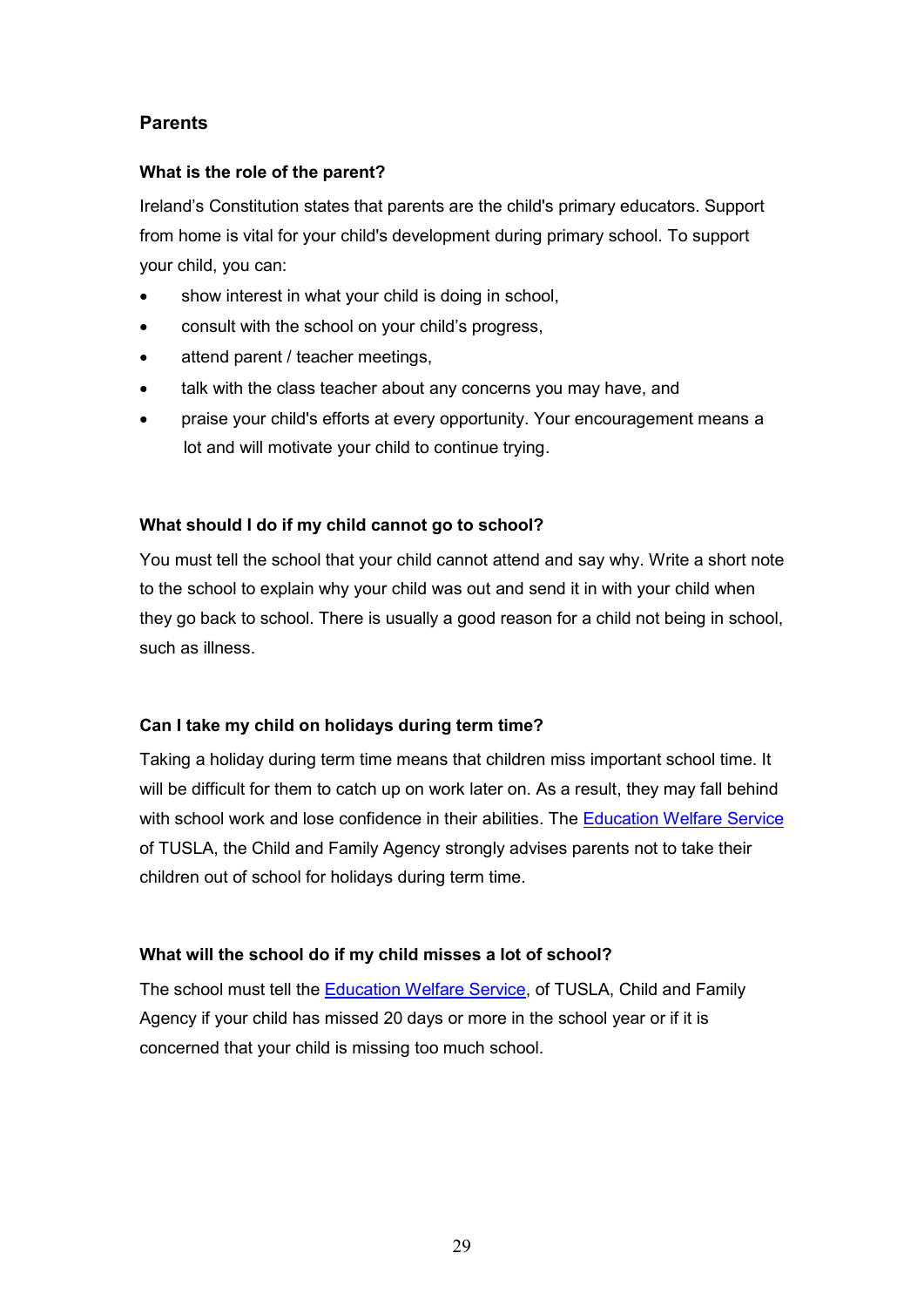#### **What can I do if the school stops my child attending?**

The school can suspend or expel a child or refuse to enrol them. If you are not happy with that decision, you can appeal it to the Secretary General of the Department. You can do this by filling in an Appeals Form, which you can get from the school or from the **Department's website**. The appeal will be heard by an appeals committee.

#### **What is a Section 29 appeal?**

Section 29 of the Education Act 1998 allows parents, and students who have reached the age of 18, to appeal certain decisions made by a school's board of management. Appeals may be made about a decision to:

- permanently exclude a student (expel),
- suspend a student from the school for more than 20 school days in any one school year, or
- refuse to enrol a student.

For more information on the appeals process please click here

### **What is home tuition?**

The purpose of the Home Tuition Scheme is to provide a compensatory educational service for children who, for a number of reasons such as chronic illness, are unable to attend school. The scheme also provides a compensatory educational service for children awaiting a suitable educational placement and for pre-school children with autism.

Home Tuition is provided as an interim provision only and should not be regarded as an optional alternative to a place in school.

You can get more information from: Application for Home Tuition

### **Can I teach my child at home?**

Under the Education (Welfare) Act, 2000, you have a right to educate your child outside of school, for example at home. If you decide to educate your child outside of school, you must register with the **Education Welfare Service**. The Education Welfare Service of the agency will carry out an assessment of the education you provide.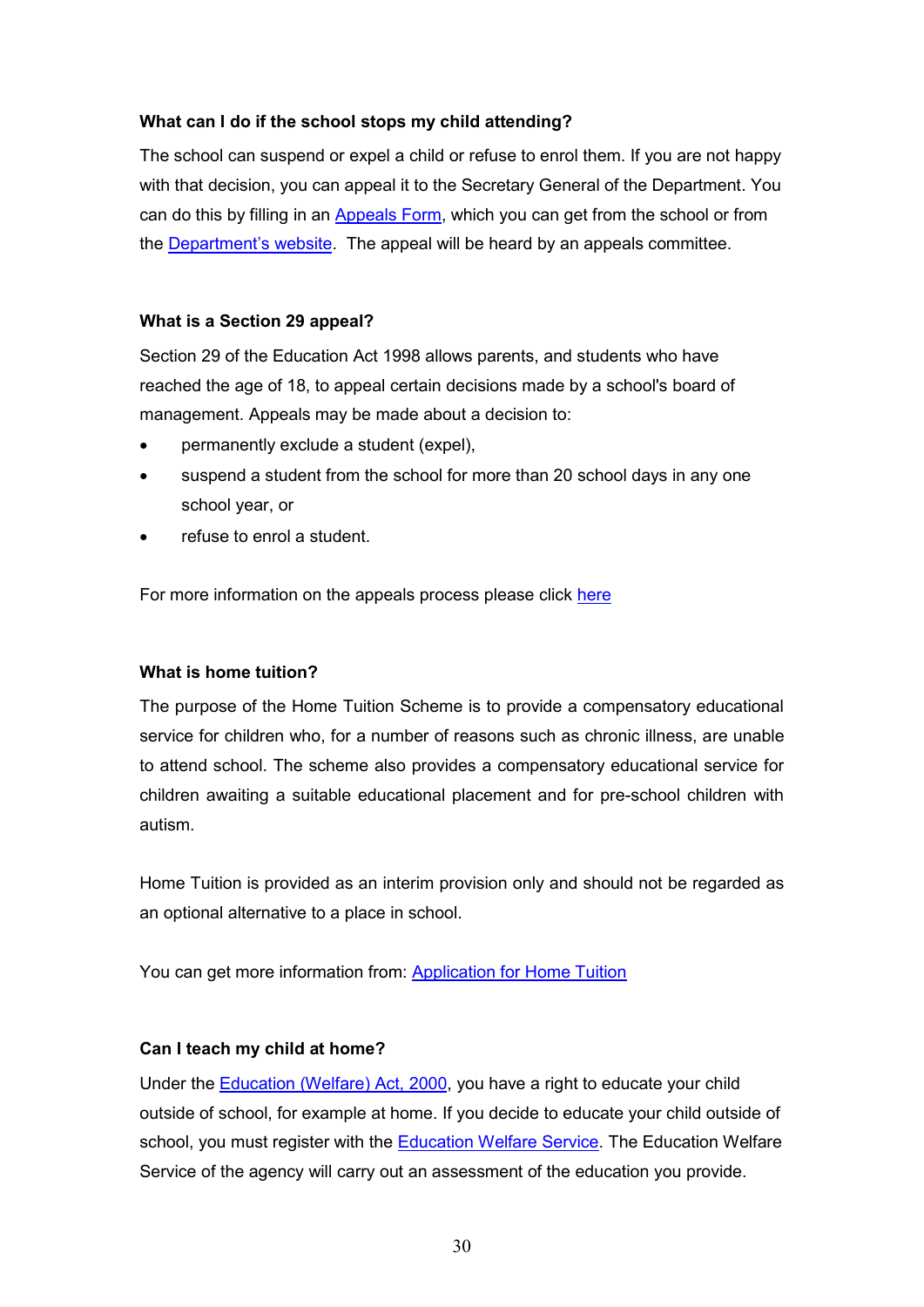#### **What happens if my family is moving to a new area away from the school?**

It is important to tell the school that your child is leaving and will not be returning. You should ask the principal to give you a report on your child's progress. When you enrol your child in a new school, you should give the principal a copy of the report from the last school. If the school has given school books or other items, return these before you leave.

# **Supports for parents**

#### **Do parents meet as a group?**

Most schools have a parents' council and all parents are welcome to become involved. The National Parents Council is the representative body for parents at primary level.

See also: **What is the** National Parents Council – Primary?

#### **How can I get English language classes and adult education courses?**

Adult literacy services are provided by Education and Training Boards (ETB). You can get more information from:

- your local ETB Adult Literacy Organiser,
- the National Adult Literacy Agency (NALA), which has a Freephone number, **1800 20 20 65,** and information on their website www.nala.ie

### **What is the Home School Community Liaison Scheme?**

The Home School Community Liaison Scheme (HSCL) is a Department of Education and Skills (DES) initiative that was set up to combat educational disadvantage in accordance with the DEIS initiative (Delivering Equality Of Opportunity In Schools). The scheme works by developing partnerships between parents, teachers and the community to improve pupils' learning opportunities and assist their retention and participation in the educational system.

The HSCL Scheme is managed and coordinated by a national leadership team within the Senior Management Team of the Educational Welfare Services of Child and Family Agency.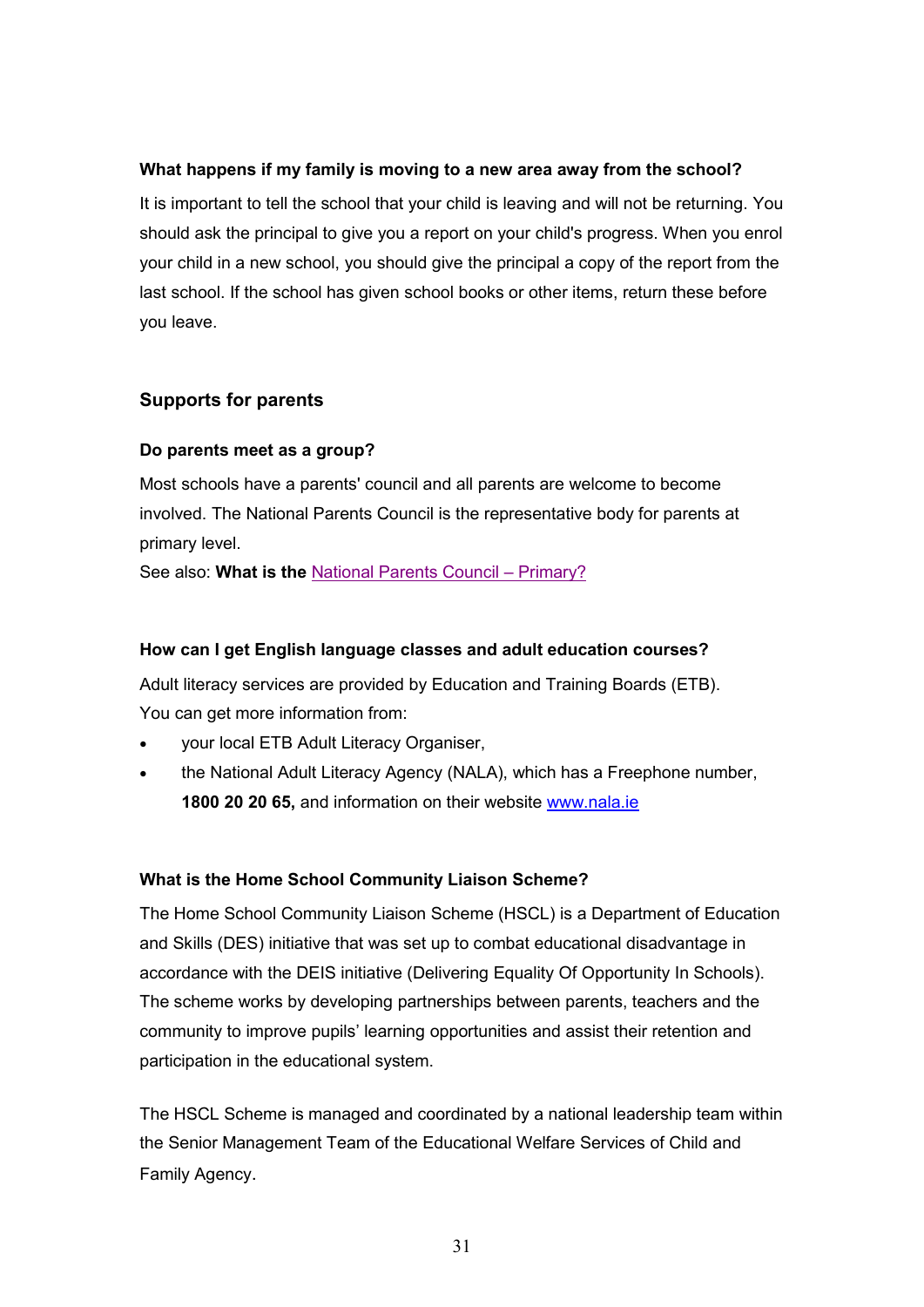You can get more information on the TUSLA website by clicking here.

#### **Where can I get Irish language classes?**

Your local Gaelscoil may run Irish language classes. You can see if there is one in your area on the List of Primary Schools. You can also get more information from the Gael Linn website http://www.gael-linn.ie.

### **What is the National Parents Council - Primary?**

The National Parents Council - Primary (NPC) is a nationwide organisation representing parents of children in early and primary education.

The NPC provides a help and information line that is open to all parents. This service provides a support, listening and information service to help parents to respond to their children's education needs. NPC also runs a wide range of courses, talks and workshops through its county branches.

You can contact the NPC helpline on (01) 887 4477 between 10am and 12.30pm from Tuesday to Thursday or e-mail info@npc.ie. For more information, visit the National Parents' Council website, www.npc.ie.

### **What is the National Parents Council – Post Primary?**

The National Parents Council Post Primary is an umbrella body representing elected parents from a number of the post primary education sectors. They can be contacted at Unit 5, Glasnevin Business Centre, Ballyboggan road, Dublin 11. Tel 01 8302740 or email: npcpp@eircom.net

### **Where can I get free internet access?**

Libraries and Citizen Information Centres provide free internet access.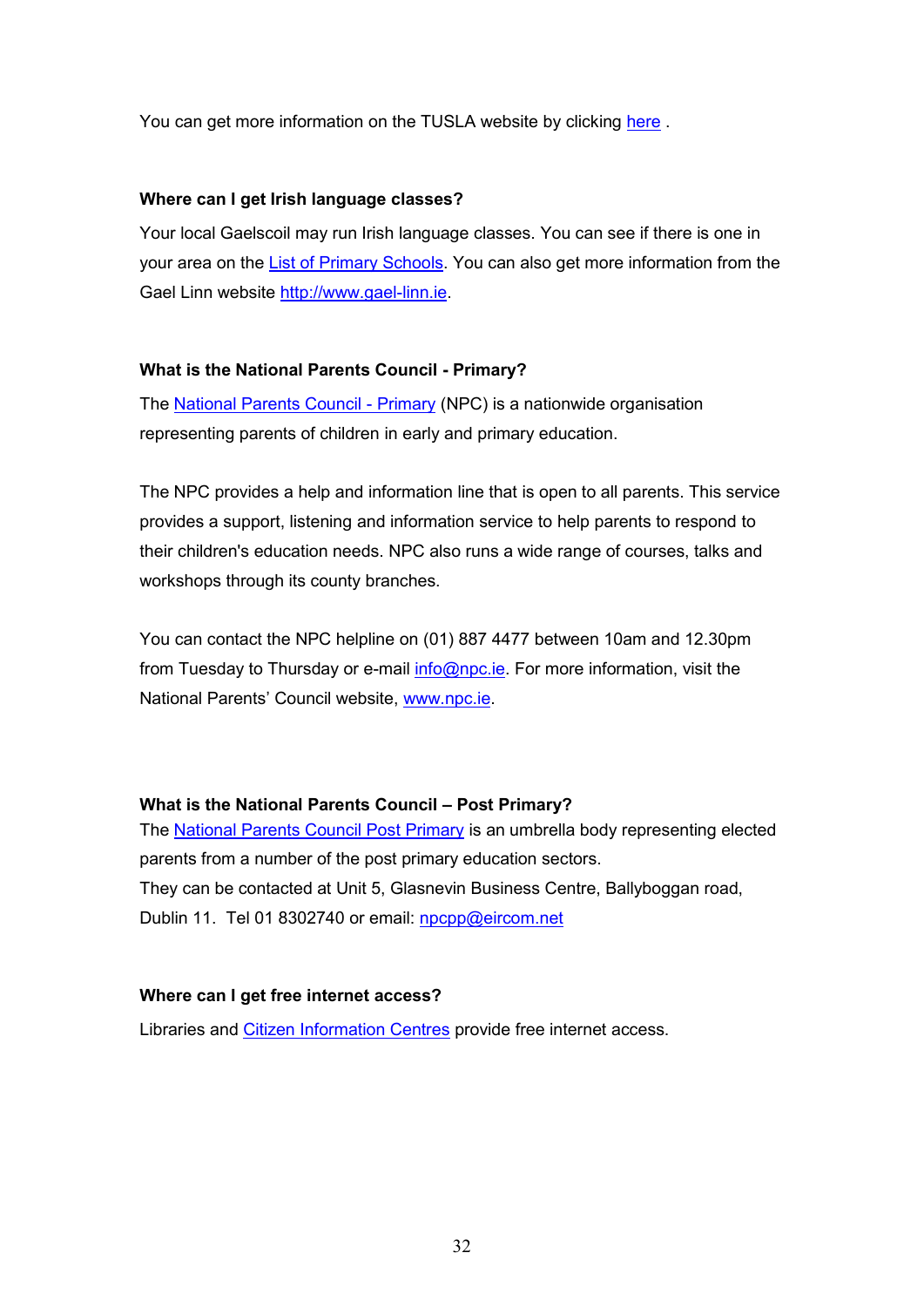# **Third Level Education**

#### **What is Higher Education?**

Higher Education in Ireland is provided mainly by 7 Universities, 14 Institutes of Technology, including the Dublin Institute of Technology and 7 Colleges of Education. Access to higher education for students progressing from post primary education is based on the Leaving Certificate, which is the examination completed at the end of second level school. Applications for entry to undergraduate courses in universities, colleges of education, institutes of technology and some other institutes of higher education, are processed by the Central Applications Office (CAO). The aim of the system is to process applications centrally and to deal with them in an efficient and fair manner. The participating institutions retain the function of making decisions on admissions.

There are other routes of entry for certain categories of students, for example mature students and those wishing to attend institutions not using the CAO application facility. Intending students should contact their institution of choice to confirm the exact application process in such cases.

Some courses may have specific subject entry requirements, and intending students should check the CAO website, or contact their institution of choice, to confirm the exact requirements of the course they wish to undertake.

For a full list of colleges please select the link here www.colleges.ie

The Higher Education Authority (HEA) is the statutory planning and development body for higher education and research in Ireland. The HEA has wide advisory powers throughout the whole of the third-level education sector. In addition it is the funding authority for the universities, institutes of technology and other designated higher education institutions.

#### **Free Fees Initiative**

Most undergraduate students attending publicly funded third-level courses do not have to pay tuition fees. Under the terms of the Free Fees Initiative, the Department of Education and Skills pays the fees to the colleges instead.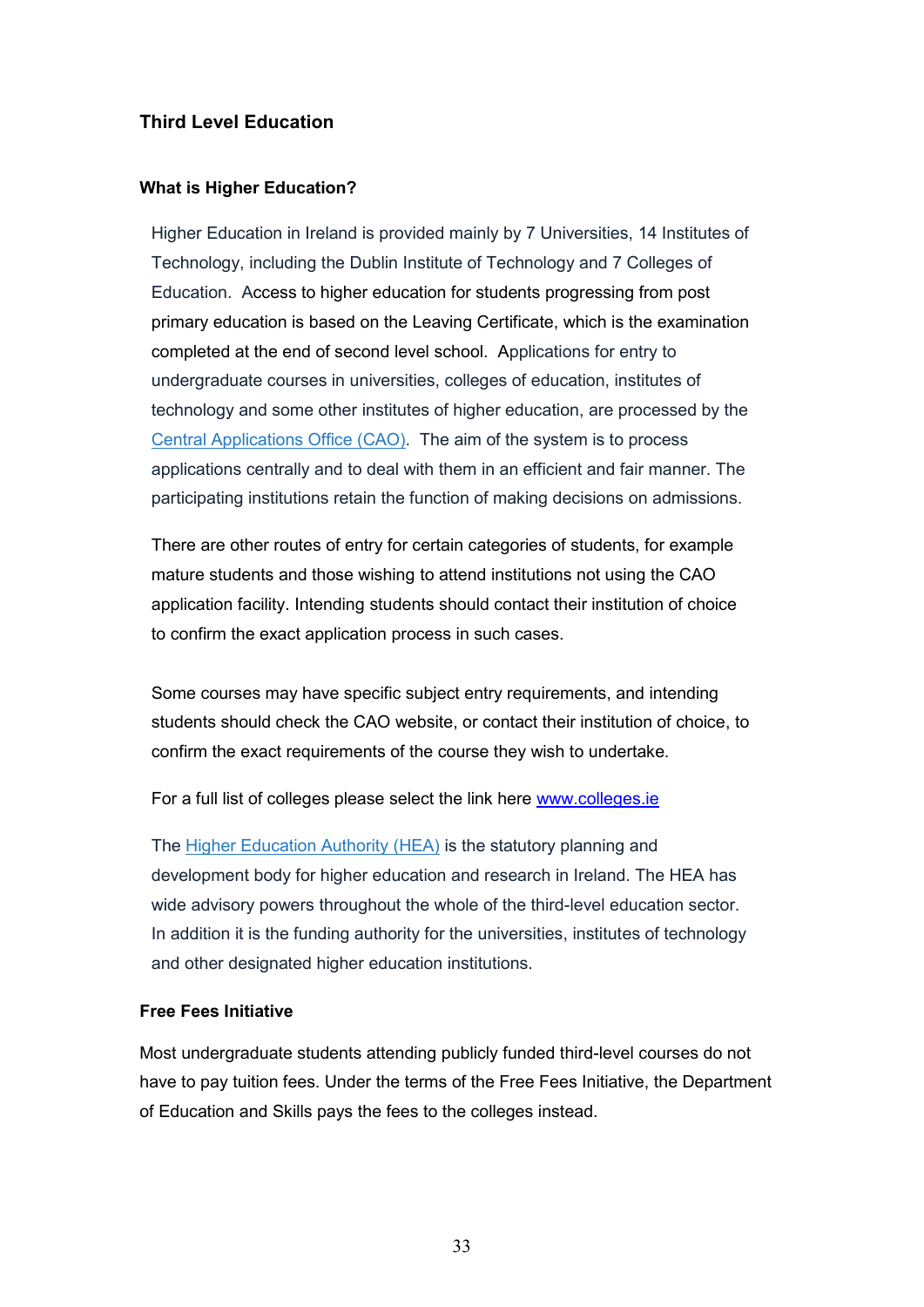In order to qualify for free fees you must have been living in an EEA member state or Switzerland for at least 3 of the 5 years before starting your course. The members of the EEA (the European Economic Area) are the member states of the EU, along with Iceland, Norway and Liechtenstein.

You must also fulfil one of the following 6 criteria as regards citizenship and rights of residence in Ireland:

# You must:

- 1. Be a citizen of an EEA member state (see above) or Switzerland or
- 2. Have official refugee status or
- 3. Be a family member of a refugee and have been granted permission to live in the State or
- 4. Be a family member of an EU national and have permission to live in the State, with a stamp "4EUFAM" on your residence card or
- 5. Have been granted humanitarian leave to remain in the State or
- 6. Have been granted permission to remain in the State by the Minister for Justice and Equality, following a determination by the Minister not to make a deportation order under Section 3 of the Immigration Act 1999.

From the 2013/14 academic year students who acquire EEA citizenship during the course of their studies may be eligible for free fees for the remainder of their course subject to meeting certain criteria.

You must also fulfil all of the following 3 course requirements:

- 1. You must be undertaking a full-time undergraduate course of at least 2 years' duration (or certain shorter courses in institutes of technology).
- 2. You must be a first-time full-time undergraduate. (However, prior undergraduate qualifications may be taken into consideration where exemptions are provided to a student pursuing a higher undergraduate qualification, to a maximum of Level 8 on the National Framework of Qualifications.)
- 3. In general, you must not be repeating the year because of failing your exams or changing course. This exclusion may be waived if you repeat a year on the same course due to certified serious illness. There are also some exceptions for students in institutes of technology who are switching courses.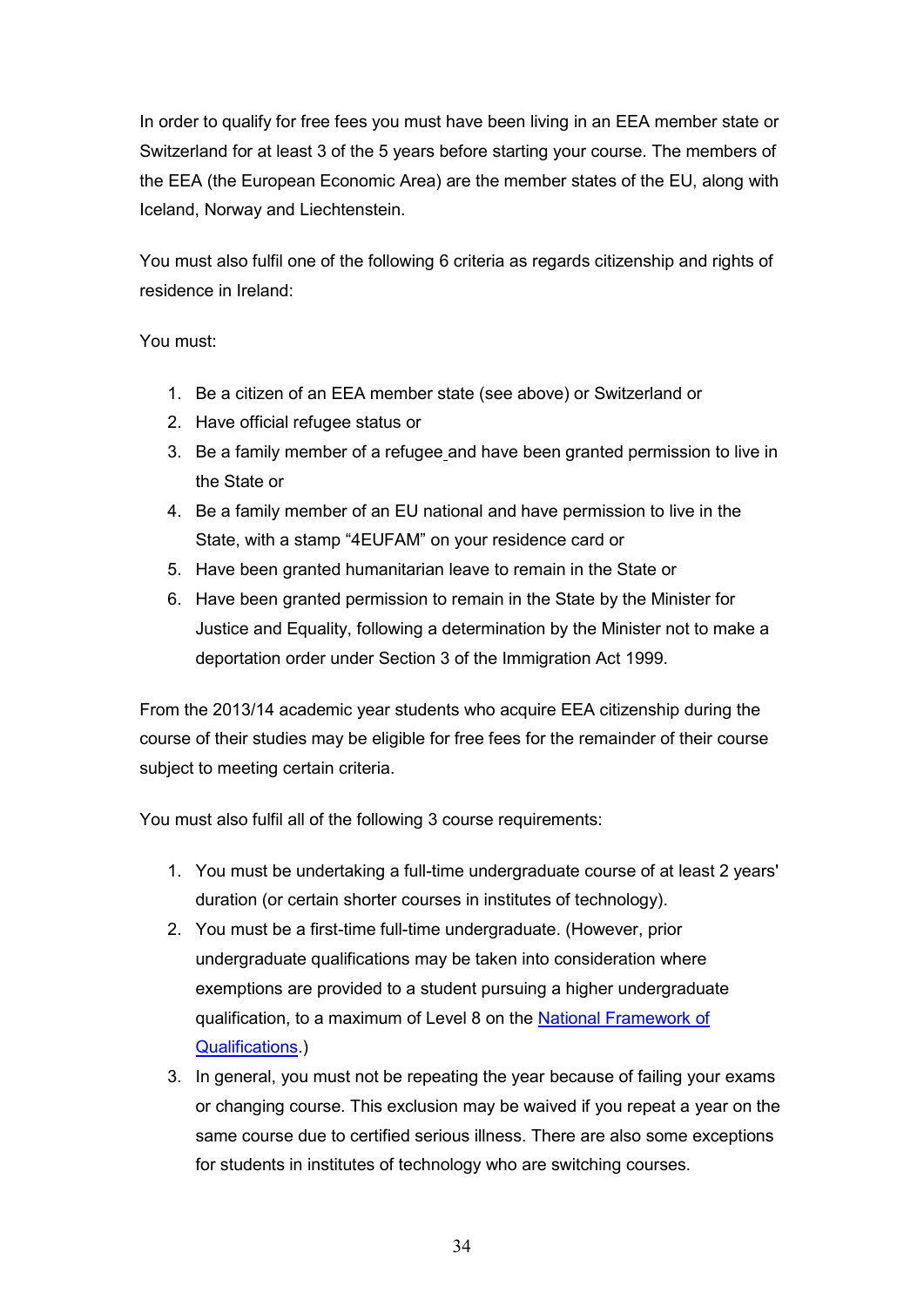The undergraduate courses for which the free fees arrangements apply are courses in:

- Universities and designated colleges
- Institutes of technology
- Publicly funded colleges of education
- Certain other colleges approved under the Free Fees Initiative.

Full criteria applying to the Free Fees Initiative and the Institutions to which the scheme applies for approved courses is listed on www.studentfinance.ie.

Free fees do not apply to courses in private colleges, whether they have Quality and Qualifications Ireland (QQI) approval or not. The fact that a course is listed by the Central Applications Office (CAO) is not, in itself, enough to make it a *free fees* course.

For more information on citizenship log on to www.justice.ie

### **EU fees**

If you do not qualify for free fees you may still be eligible for *EU fee rates* if you either:

- Fulfil one of the 6 citizenship and residence rights criteria listed above but do not fulfil all of the 3 course requirements listed above (for example, you are an Irish citizen but are repeating a year that you failed) or
- Do not fulfil any of the 6 citizenship and residence rights criteria listed above but have been tax resident for a number of years in an EEA member state or Switzerland. (However, as the third-level institutions are autonomous bodies, this is at the discretion of the institution concerned.)

If you do not qualify for EU fees you can be charged non-EU fees. Each third-level educational institution sets its own fee rates. You should contact the ones you are interested in to find out more about their fees - see 'Where to apply' below.

#### **Postgraduate fees**

In general, you will have to pay fees for a postgraduate course. However, you may get financial assistance under the Student Grant Scheme. Those who meet the qualifying conditions for the special rate of grant under the Student Grant Scheme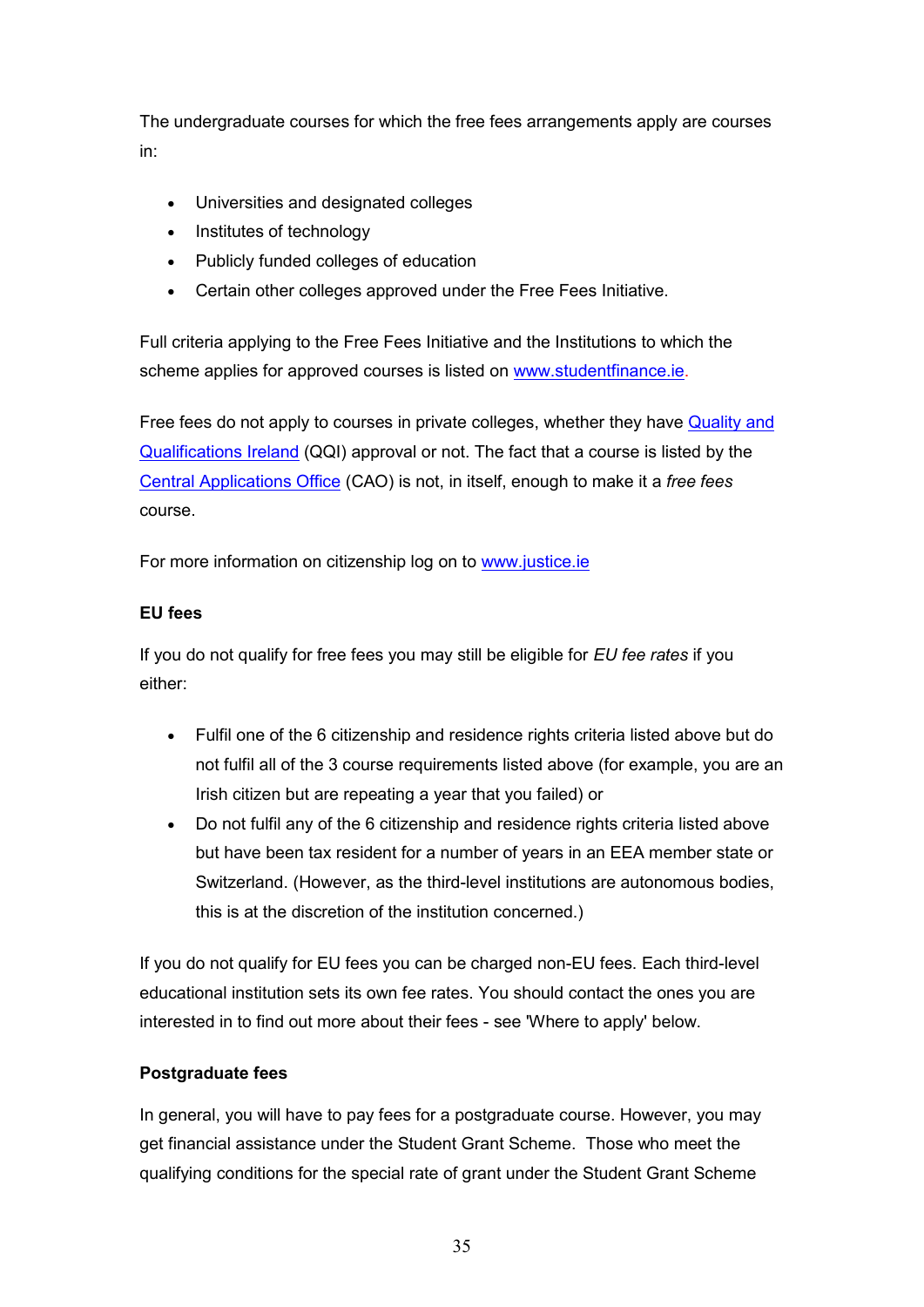will be eligible to have their post-graduate tuition fees paid up to the maximum fee limit of €6,270. Otherwise, a postgraduate student may qualify to have a €2,000 contribution made towards the costs of their fees. The income threshold for this payment is €31,500 for the 2013/14 academic year, increasing relative to the number of family dependents. Currently maintenance support is not available for students entering postgraduate courses.

Postgraduates under the Graduate Skills Conversion Programme, courses are free, full-time and intensive.

### **Student contribution**

A Student Contribtuion is payable by undergraduate students which was formerly a student services charge. This contribution covers student services and examinations. The contribution rate for the academic year 2013-2014 is €2,500.

**Budget 2013:** It was announced that the student contribution will be €2,750 in 2014- 2015 and €3,000 in 2015-2016.

If you are getting **Back to Education Allowance** (BTEA) you may qualify for exemption from the student contribution however you must meet the terms and conditions of the student grant scheme.

### **Student grants**

Student grants provide financial support to eligible students. There are 2 elements to the student grant - a maintenance grant and a fee grant. A maintenance grant is a contribution towards your living costs. A fee grant can cover:

- All or part of your tuition fees
- All or part of the student contribution
- Costs of compulsory field trips

If you have qualified for a maintenance grant, you will generally qualify for a fee grant.

If you do not qualify for a maintenance grant, but your family's reckonable income is below certain limits, you may qualify for a partial fee grant. This means that you will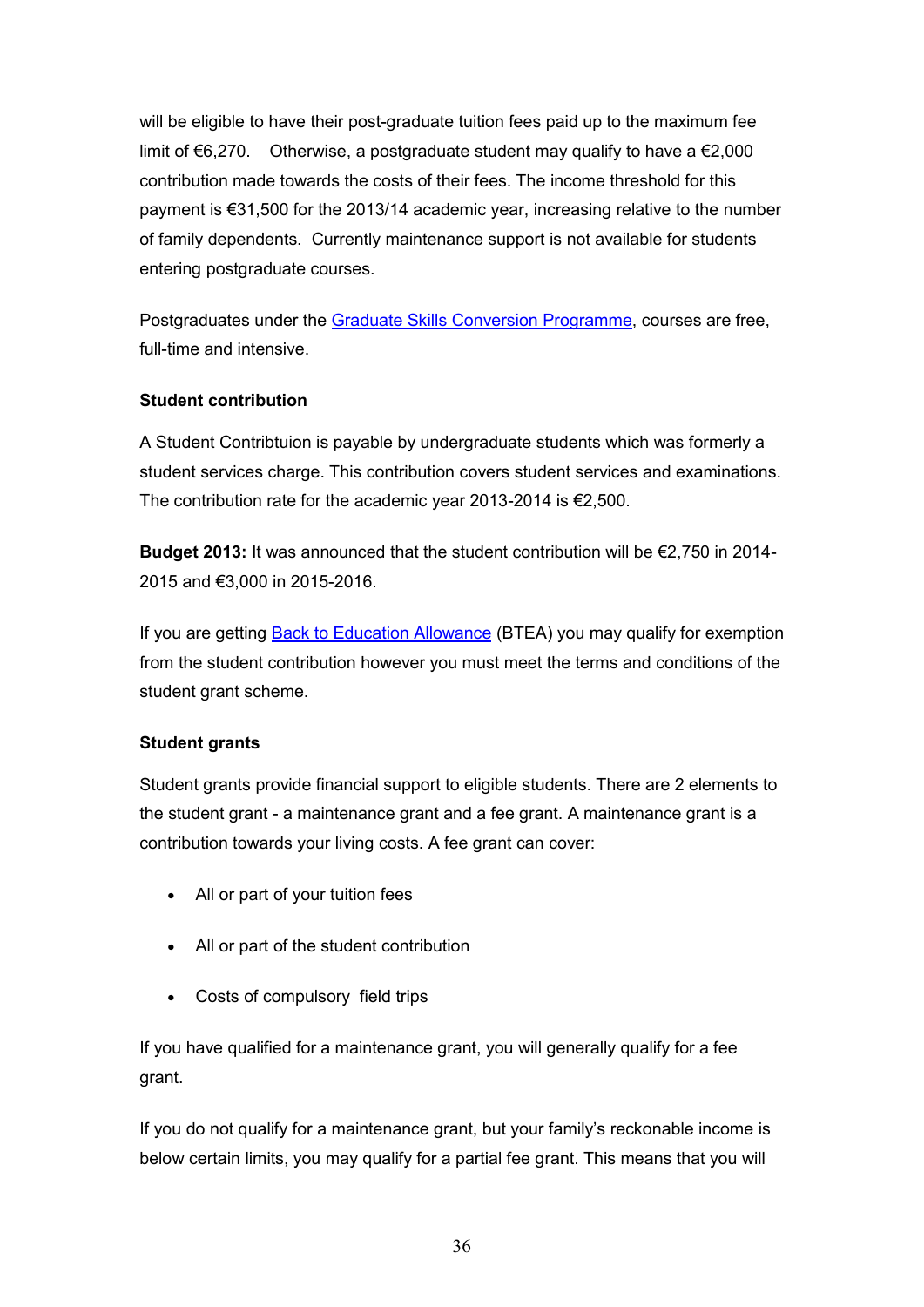either be exempt from 50% of the student contribution, or exempt from 50% of any tuition fees and all of the student contribution.

For more information on student grants then click here on www.susi.ie

# **Further Education and Training**

Further Education covers education and training which occurs after second level schooling but which is not part of the third level system. There are number of providers of Further and Adult Education and Training and a wide variety of schools, organisations and institutions, are involved in the delivery of continuing education and training for young school leavers and adults.

Certification in the Further and Higher Education and Training Sector is usually in alignment with the National Framework of Qualifications – an awards framework of 10 levels which is aligned to the European Framework of Qualifications. Quality and Qualifications Ireland (QQI) quality assures institutions of further and higher education and training, validates educational programmes and makes awards to learners.

### **Providers of Adult Education and Training**

The two main providers in further and adult education and training are the Education and Training Boards (ETBs) and SOLAS. SOLAS is the new Further and Education and Training Authority in Ireland. It is responsible for funding, planning and co-ordinating training and further education programmes. The former FAS training centres will transfer to ETBs during 2014 and until this process is complete SOLAS will manage training provided by the training centres.

# **Migrant Participation in Further Education**

### **Access to Further Education Programmes**

Non-Irish nationals in the following categories are entitled to free access to Further Education courses (PLC, VTOS, Youthreach, BTEI, Adult Literacy and Community Education) on the same basis as Irish nationals:

- EU nationals;
- persons who have refugee status in Ireland;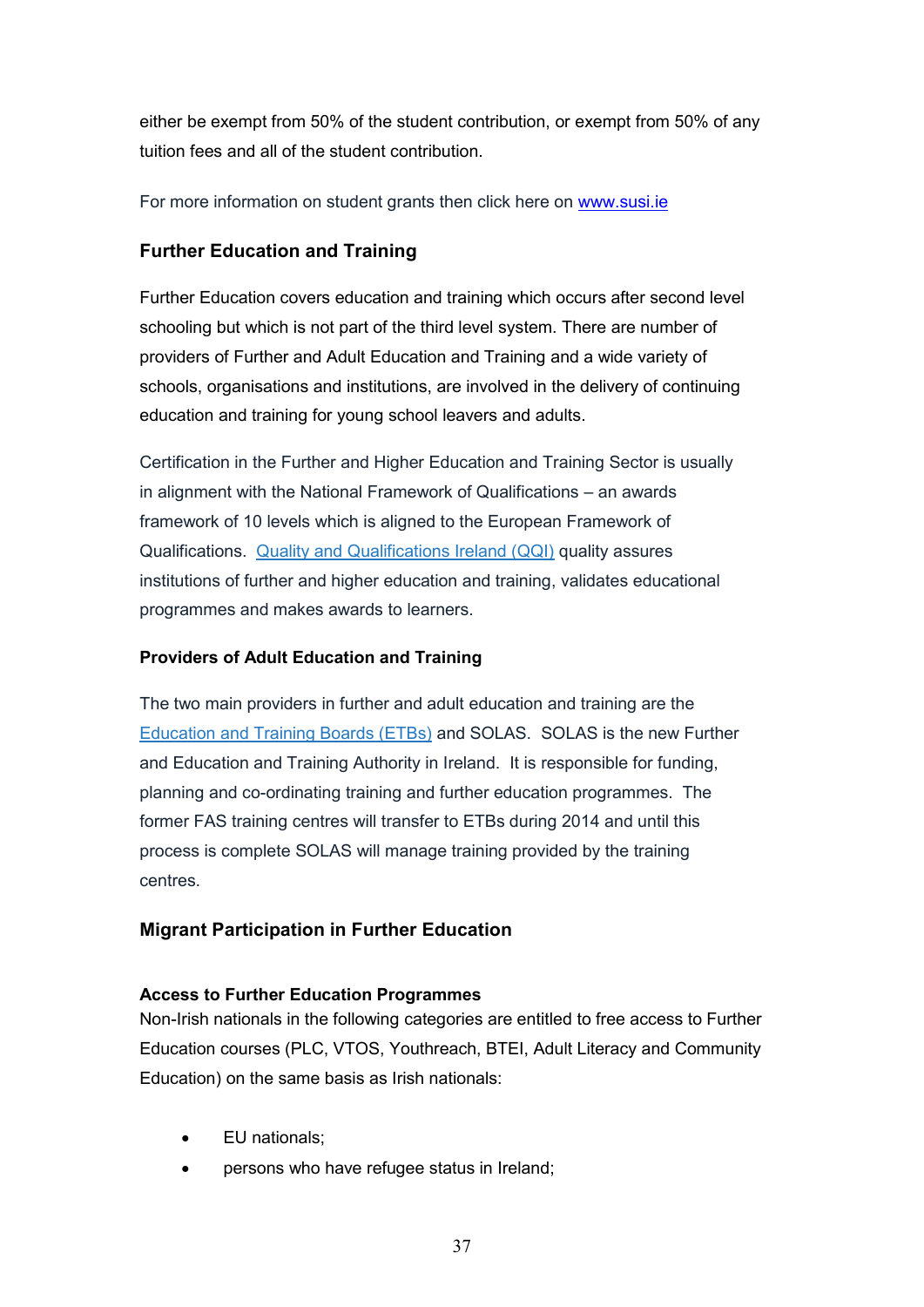- persons in the State as the spouse of an EU national, where the EU national has moved from one country to another within the EU to work;
- persons (including their spouse and children) who have been granted leave to remain in the State on humanitarian grounds;
- persons who have permission to remain in the State as the parents of a child born in Ireland;
- applicants for asylum who have been granted permission to work under the terms of a government decision of 26 July 1999

Asylum seekers who do not have an entitlement to work are entitled to free access to adult literacy, English language and mother culture supports only.

Otherwise the full economic fee for Further Education courses must be paid.

#### **Adult Literacy Provision**

The Department of Education and Skills provides for English language training for adult immigrants (English for Speakers of Other Languages, ESOL) through the adult literacy budget. Some ESOL tuition is also funded through the Back to Education Initiative (BTEI) Programme. Funds are allocated to ETBs who are the main statutory providers of ESOL tuition.

#### **Alternative Provision Available**

Migrants, including workers and refugees, will continue to be able to access a range of courses, including English language and literacy, which have always been provided by Education and Training Boards (ETBs) under the Adult Literacy and Community Education Scheme (ALCES) and the Back to Education Initiative (BTEI), both of which are funded by the Department.